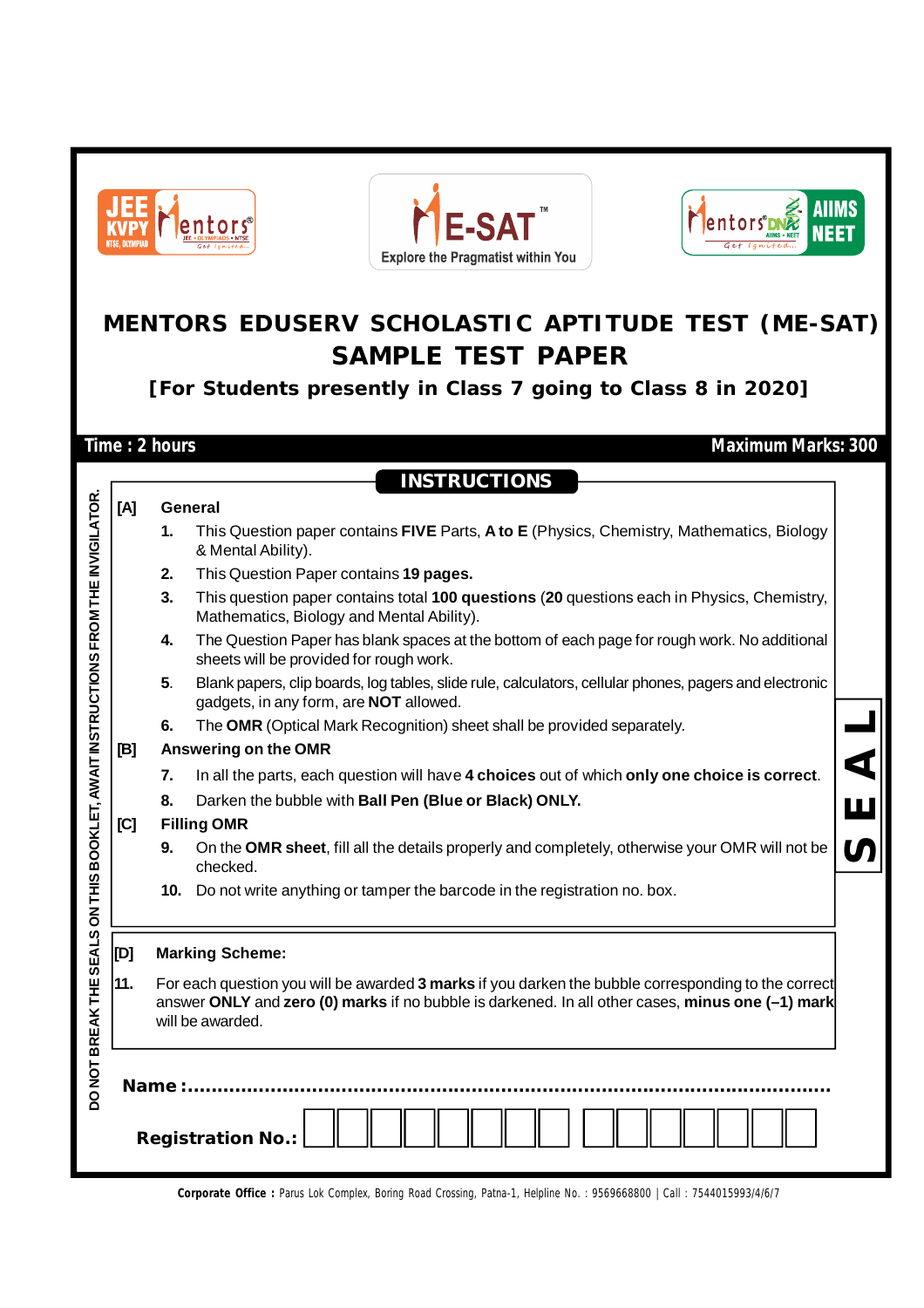| For Students in Class 7 going to Class 8 in 2020  <br>[SAMPLE PAPER]                                                                                                                              |  |
|---------------------------------------------------------------------------------------------------------------------------------------------------------------------------------------------------|--|
|                                                                                                                                                                                                   |  |
|                                                                                                                                                                                                   |  |
|                                                                                                                                                                                                   |  |
|                                                                                                                                                                                                   |  |
|                                                                                                                                                                                                   |  |
|                                                                                                                                                                                                   |  |
| Paheli and Boojho measured their body temperature. Paheli found her's to be 100.6 °F and                                                                                                          |  |
|                                                                                                                                                                                                   |  |
|                                                                                                                                                                                                   |  |
|                                                                                                                                                                                                   |  |
|                                                                                                                                                                                                   |  |
| Which one of the following place is unlikely to be affected by a cyclone.                                                                                                                         |  |
| (B) Mangaluru (Mangalore)                                                                                                                                                                         |  |
|                                                                                                                                                                                                   |  |
| A fire alarm usually detects smoke in case of fire. Where should such an alarm be placed in a                                                                                                     |  |
| (D) On the ceiling                                                                                                                                                                                |  |
| A curtain is hanging at the entrance of a room. A long corridor runs at right angles to the door,<br>that is parallel to the curtain. If a strong wind blows along the corridor, the curtain will |  |
|                                                                                                                                                                                                   |  |
|                                                                                                                                                                                                   |  |
|                                                                                                                                                                                                   |  |
|                                                                                                                                                                                                   |  |
|                                                                                                                                                                                                   |  |
|                                                                                                                                                                                                   |  |
|                                                                                                                                                                                                   |  |
|                                                                                                                                                                                                   |  |
|                                                                                                                                                                                                   |  |
|                                                                                                                                                                                                   |  |
|                                                                                                                                                                                                   |  |
|                                                                                                                                                                                                   |  |
|                                                                                                                                                                                                   |  |
|                                                                                                                                                                                                   |  |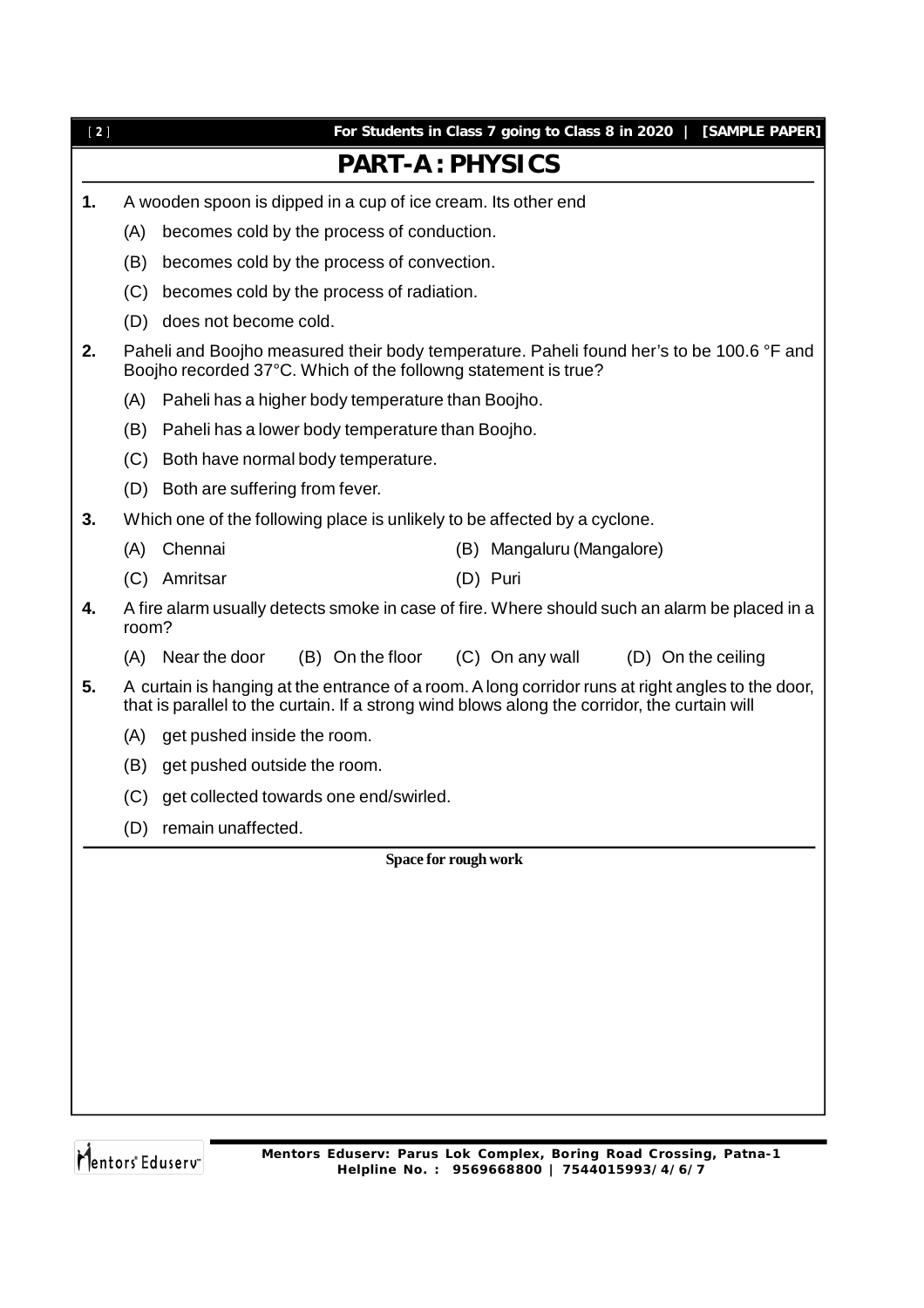|    | For Students in Class 7 going to Class 8 in 2020   [SAMPLE PAPER]<br>$[3]$                                                                                |                                       |                                                            |               |                                                                                                                                                                                          |  |  |  |
|----|-----------------------------------------------------------------------------------------------------------------------------------------------------------|---------------------------------------|------------------------------------------------------------|---------------|------------------------------------------------------------------------------------------------------------------------------------------------------------------------------------------|--|--|--|
| 6. | A car moves with a speed of 40 km/h for 15 minutes and then with a speed of 60 km/h for the<br>next 15 minutes. The total distance covered by the car is: |                                       |                                                            |               |                                                                                                                                                                                          |  |  |  |
|    | $(A)$ 100 km                                                                                                                                              |                                       | (B) 25 km                                                  | $(C)$ 15 km   | $(D)$ 10 km                                                                                                                                                                              |  |  |  |
| 7. |                                                                                                                                                           |                                       | A bus travels 54 km in 90 minutes. The speed of the bus is |               |                                                                                                                                                                                          |  |  |  |
|    | $(A)$ 0.6 m/s                                                                                                                                             |                                       | $(B)$ 10 m/s                                               | $(C)$ 5.4 m/s | $(D)$ 3.6 m/s                                                                                                                                                                            |  |  |  |
| 8. |                                                                                                                                                           | Figure shows an oscillating pendulum. |                                                            |               |                                                                                                                                                                                          |  |  |  |
|    | B<br>с<br>ο<br>Time taken by the bob to move from A to C is $t_1$ and from C to O is $t_2$ . The time period of this<br>simple pendulum is                |                                       |                                                            |               |                                                                                                                                                                                          |  |  |  |
|    |                                                                                                                                                           |                                       |                                                            |               | (A) $(t_1 + t_2)$ (B) 2 $(t_1 + t_2)$ (C) 3 $(t_1 + t_2)$ (D) 4 $(t_1 + t_2)$                                                                                                            |  |  |  |
| 9. |                                                                                                                                                           |                                       | reaches home in 20 minutes. His average speed in km/h is   |               | Boojho walks to his school which is at a distance of 3 km from his home in 30 minutes. On<br>reaching he finds that the school is closed and comes back by a bicycle with his friend and |  |  |  |
|    | 8.3<br>(A)                                                                                                                                                |                                       | $(B)$ 7.2                                                  | $(C)$ 5       | $(D)$ 3.6                                                                                                                                                                                |  |  |  |
|    |                                                                                                                                                           |                                       | Space for rough work                                       |               |                                                                                                                                                                                          |  |  |  |
|    |                                                                                                                                                           |                                       |                                                            |               |                                                                                                                                                                                          |  |  |  |
|    |                                                                                                                                                           |                                       |                                                            |               |                                                                                                                                                                                          |  |  |  |
|    |                                                                                                                                                           |                                       |                                                            |               |                                                                                                                                                                                          |  |  |  |
|    |                                                                                                                                                           |                                       |                                                            |               |                                                                                                                                                                                          |  |  |  |
|    |                                                                                                                                                           |                                       |                                                            |               |                                                                                                                                                                                          |  |  |  |
|    |                                                                                                                                                           |                                       |                                                            |               |                                                                                                                                                                                          |  |  |  |
|    |                                                                                                                                                           |                                       |                                                            |               |                                                                                                                                                                                          |  |  |  |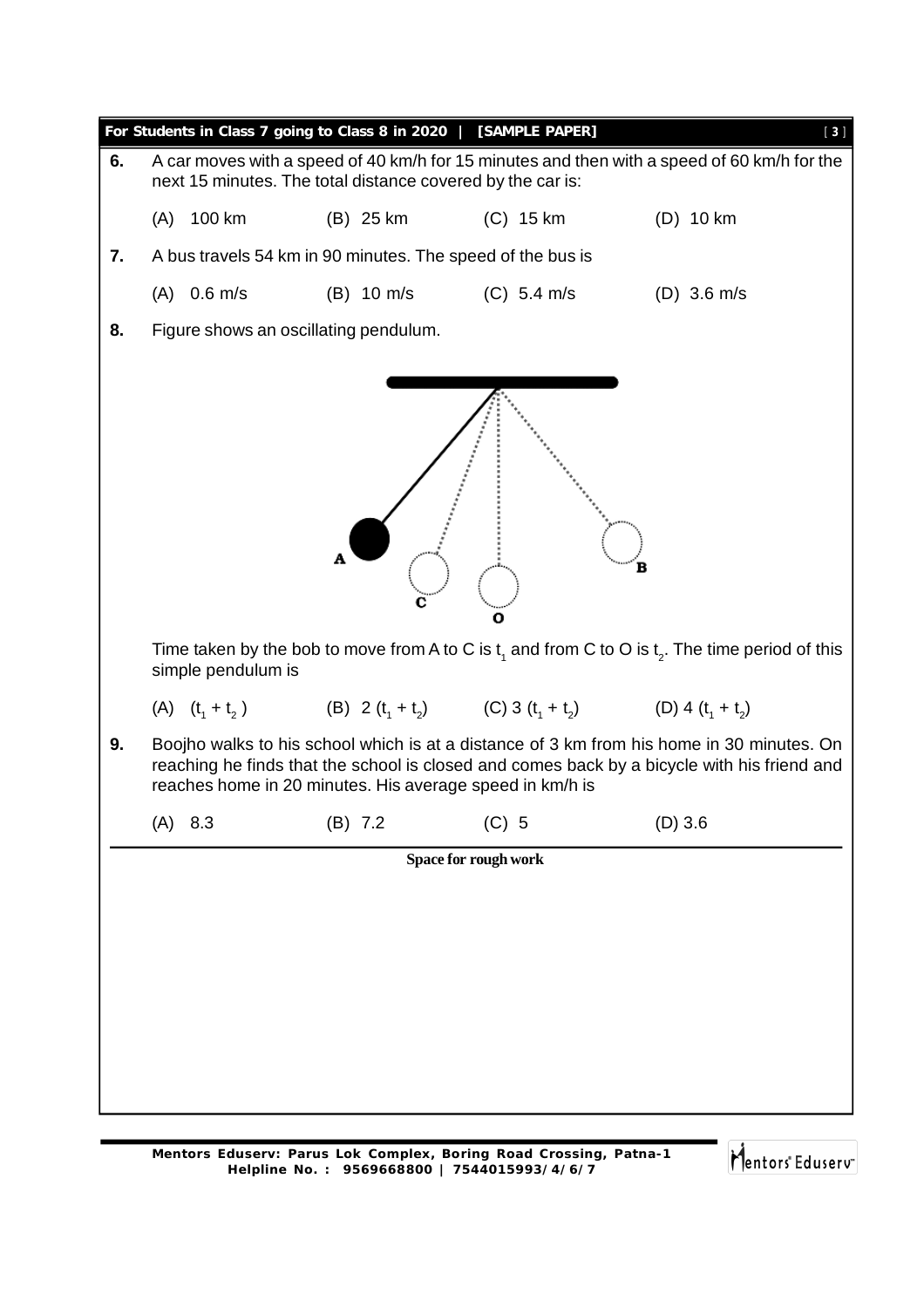| $[4]$ |                                                                                            |                                                                                                     |                      |  |                                    | For Students in Class 7 going to Class 8 in 2020   [SAMPLE PAPER]                                  |  |
|-------|--------------------------------------------------------------------------------------------|-----------------------------------------------------------------------------------------------------|----------------------|--|------------------------------------|----------------------------------------------------------------------------------------------------|--|
| 10.   | Three bulbs A, B, C are connected in a circuit as shown in Figure. When the switch is 'ON' |                                                                                                     |                      |  |                                    |                                                                                                    |  |
|       | в<br>с                                                                                     |                                                                                                     |                      |  |                                    |                                                                                                    |  |
|       | (A)                                                                                        | bulb C will glow first.                                                                             |                      |  |                                    |                                                                                                    |  |
|       | (B)                                                                                        | bulb B and C will glow simulaneously and bulb A will glow after some time.                          |                      |  |                                    |                                                                                                    |  |
|       | (C)<br>(D)                                                                                 | all the bulbs A,B and C will glow at the same time.<br>the bulbs will glow in the order A, B and C. |                      |  |                                    |                                                                                                    |  |
| 11.   |                                                                                            | object and the image formed by the mirror will be                                                   |                      |  |                                    | If an object is placed at a distance of 0.5 m in front of a plane mirror, the distance between the |  |
|       |                                                                                            | $(A)$ 2 m                                                                                           | $(B)$ 1 m            |  | $(C)$ 0.5 m                        | $(D)$ 0.25 m                                                                                       |  |
| 12.   |                                                                                            | obtain an enlarged image of an object you can use either                                            |                      |  |                                    | You are provided with a concave mirror, a convex mirror, a concave lens and a convex lens. To      |  |
|       | (A)                                                                                        | concave mirror or convex mirror.                                                                    |                      |  | (B) concave mirror or convex lens. |                                                                                                    |  |
|       | (C)                                                                                        | concave mirror or concave lens.                                                                     |                      |  | (D) concave lens or convex lens.   |                                                                                                    |  |
| 13.   |                                                                                            | You can get an inverted image from                                                                  |                      |  |                                    | You are provided with a convex mirror, a concave mirror, a convex lens and a concave lens.         |  |
|       | (A)                                                                                        | both concave lens and convex lens.                                                                  |                      |  |                                    |                                                                                                    |  |
|       | (B)                                                                                        | both concave mirror and convex mirror.                                                              |                      |  |                                    |                                                                                                    |  |
|       |                                                                                            | (C) both concave mirror and convex lens.                                                            |                      |  |                                    |                                                                                                    |  |
|       | (D)                                                                                        | both convex mirror and concave lens.                                                                |                      |  |                                    |                                                                                                    |  |
|       |                                                                                            |                                                                                                     | Space for rough work |  |                                    |                                                                                                    |  |
|       |                                                                                            |                                                                                                     |                      |  |                                    |                                                                                                    |  |
|       |                                                                                            |                                                                                                     |                      |  |                                    |                                                                                                    |  |
|       |                                                                                            |                                                                                                     |                      |  |                                    |                                                                                                    |  |
|       |                                                                                            |                                                                                                     |                      |  |                                    |                                                                                                    |  |
|       |                                                                                            |                                                                                                     |                      |  |                                    |                                                                                                    |  |
|       |                                                                                            |                                                                                                     |                      |  |                                    |                                                                                                    |  |
|       |                                                                                            |                                                                                                     |                      |  |                                    |                                                                                                    |  |
|       |                                                                                            |                                                                                                     |                      |  |                                    |                                                                                                    |  |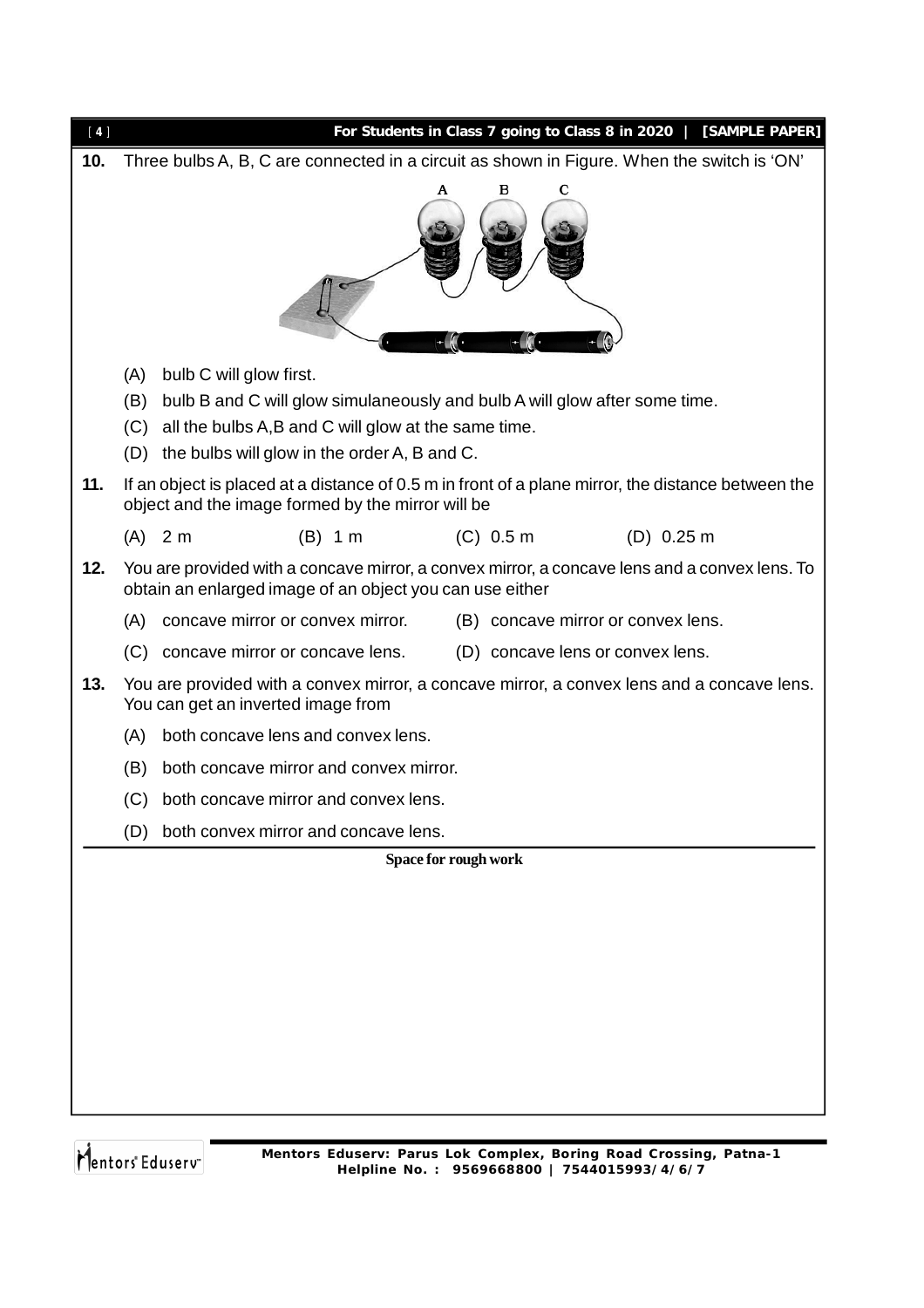|     | For Students in Class 7 going to Class 8 in 2020                      | [SAMPLE PAPER]<br>[5]                                                                            |
|-----|-----------------------------------------------------------------------|--------------------------------------------------------------------------------------------------|
| 14. | change in temperature over time?                                      | A pot full of water is put to boil on the stove. Which one of the graphs below shows the correct |
|     | Temp.<br>(A)<br><b>Time</b>                                           | Temp.<br>(B)<br>Time                                                                             |
|     | emp.<br>(C)<br>Time                                                   | Temp.<br>(D)<br>Time                                                                             |
| 15. | magnitude of displacement of the body from the initial position.      | A body goes 30 km east then 20 km north then 80 km west and then 50 km east. Find the            |
|     | $0 \text{ km}$<br>(B) 20 km<br>(A)                                    | $(C)$ 50 km<br>$(D)$ 180 km                                                                      |
| 16. | faster?                                                               | The speed of a bus is 72 km/h whereas the speed of a car is 12.5 m/s. Which is moving            |
|     | <b>Bus</b><br>(A)                                                     | (B) Car                                                                                          |
|     | Both with same speed<br>(C)                                           | (D) Data insufficient                                                                            |
| 17. | An electric component used as a safety device in electric circuits is |                                                                                                  |
|     | switch<br>(A)                                                         | (B) fuse                                                                                         |
|     | $(C)$ cell                                                            | (D) electric wires                                                                               |
| 18. | Which of the following is not a circuit element?                      |                                                                                                  |
|     | (A) Potential difference                                              | (B)<br>Voltmeter                                                                                 |
|     | Resistor<br>(C)                                                       | (D) Battery                                                                                      |
|     |                                                                       | Space for rough work                                                                             |
|     |                                                                       |                                                                                                  |
|     |                                                                       |                                                                                                  |
|     |                                                                       |                                                                                                  |
|     |                                                                       |                                                                                                  |
|     |                                                                       |                                                                                                  |
|     |                                                                       |                                                                                                  |
|     |                                                                       |                                                                                                  |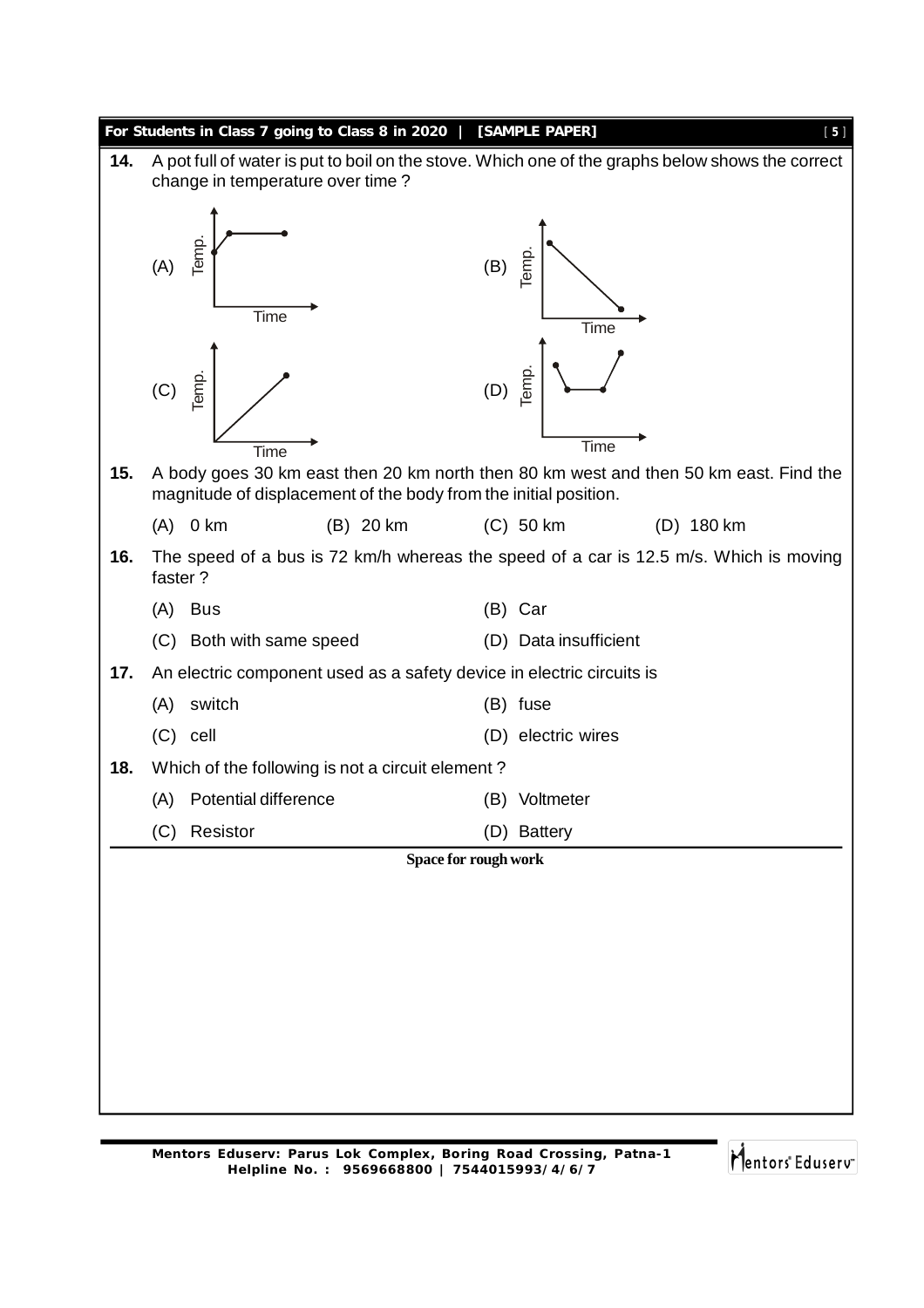| [6] |     |                                                             |                                      |                       | For Students in Class 7 going to Class 8 in 2020   [SAMPLE PAPER]                       |
|-----|-----|-------------------------------------------------------------|--------------------------------------|-----------------------|-----------------------------------------------------------------------------------------|
| 19. |     | line touch each other?                                      |                                      |                       | Which one of the following phenomenon occurs when two naked wires of electricity supply |
|     |     | (A) Overloading                                             | (B) Shortcircuiting (C) Lightening   |                       | (D) None of these                                                                       |
| 20. |     | What is overloading?                                        |                                      |                       |                                                                                         |
|     | (A) | Touching of live wire with the neutral wire                 |                                      |                       |                                                                                         |
|     | (B) | Touching of live wire with the earth wire                   |                                      |                       |                                                                                         |
|     | (C) | Touching of neutral wire with the earth wire                |                                      |                       |                                                                                         |
|     | (D) | Putting more current across a wire than it can handle       |                                      |                       |                                                                                         |
|     |     |                                                             |                                      |                       |                                                                                         |
|     |     |                                                             | <b>PART-B: CHEMISTRY</b>             |                       |                                                                                         |
| 21. |     | Which of the following will turn blue litmus red?           |                                      |                       |                                                                                         |
|     | (A) | Limewater                                                   |                                      | (B) Lemon water       |                                                                                         |
|     |     | (C) Sugar solution                                          |                                      | (D) Salty water       |                                                                                         |
| 22. |     | Which of the following acids is present in sour milk?       |                                      |                       |                                                                                         |
|     |     | (A) Lactic acid                                             | (B) Formic acid                      | (C) Acetic acid       | (D) Citric acid                                                                         |
| 23. |     | Vinegar is                                                  |                                      |                       |                                                                                         |
|     | (A) | bitter in taste                                             | (B) sweet in taste (C) sour in taste |                       | (D) tasteless                                                                           |
| 24. |     | The acid present in the stomach which helps in digestion is |                                      |                       |                                                                                         |
|     |     | (A) sulphuric acid                                          | (B) citric acid                      | (C) lactic acid       | (D) hydrochloric acid                                                                   |
| 25. |     | Hydrochloric acid can be neutralised by                     |                                      |                       |                                                                                         |
|     |     | (A) sodium hydroxide                                        |                                      | (B) calcium hydroxide |                                                                                         |
|     | (C) | sodium carbonate                                            |                                      | (D) All of these.     |                                                                                         |
|     |     |                                                             | Space for rough work                 |                       |                                                                                         |
|     |     |                                                             |                                      |                       |                                                                                         |
|     |     |                                                             |                                      |                       |                                                                                         |
|     |     |                                                             |                                      |                       |                                                                                         |
|     |     |                                                             |                                      |                       |                                                                                         |
|     |     |                                                             |                                      |                       |                                                                                         |
|     |     |                                                             |                                      |                       |                                                                                         |
|     |     |                                                             |                                      |                       |                                                                                         |
|     |     |                                                             |                                      |                       |                                                                                         |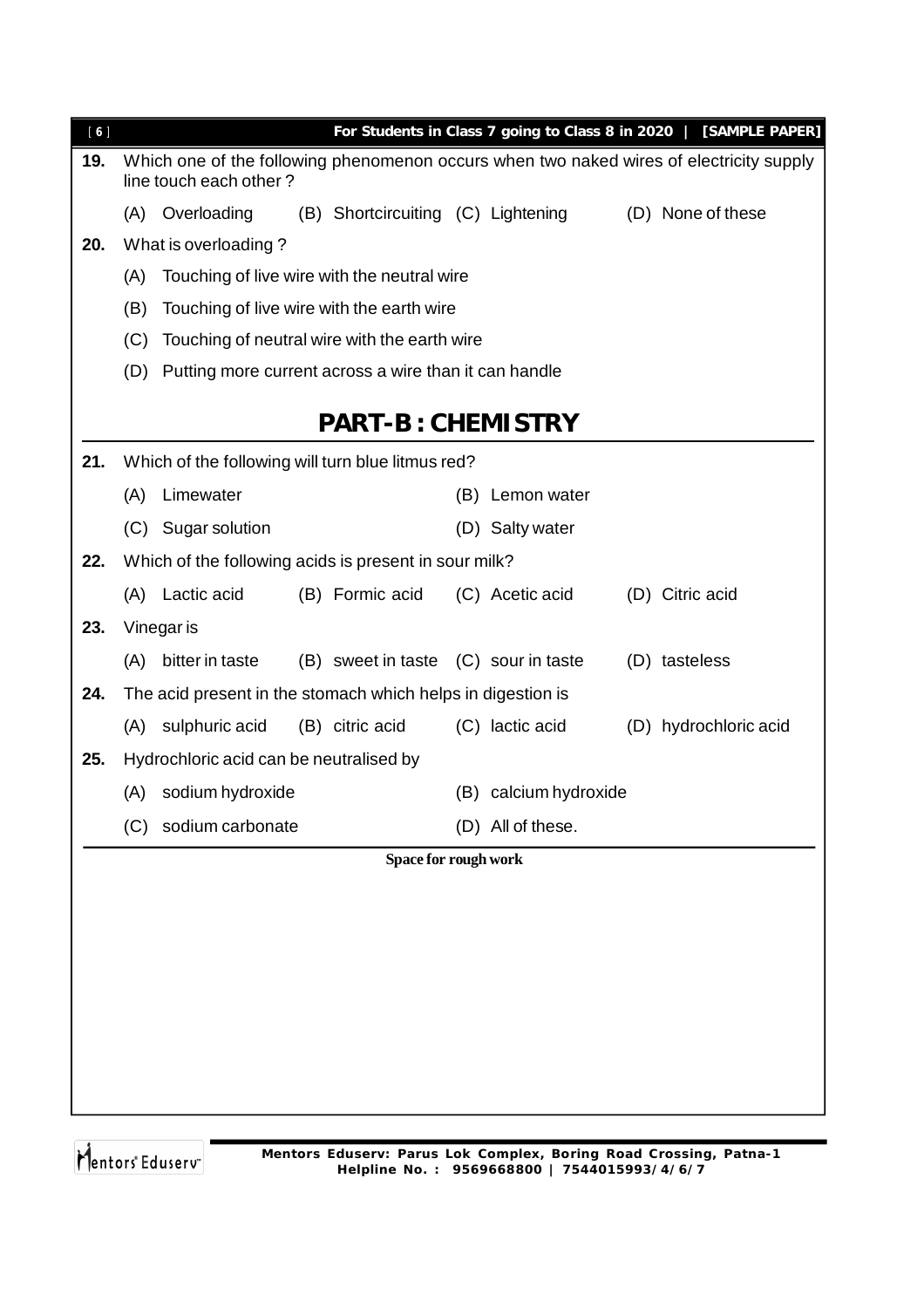|     |     | For Students in Class 7 going to Class 8 in 2020                                   |                      | [SAMPLE PAPER]          | $[7]$                                       |  |
|-----|-----|------------------------------------------------------------------------------------|----------------------|-------------------------|---------------------------------------------|--|
| 26. |     | Acidic soil can be neutralised by                                                  |                      |                         |                                             |  |
|     | (A) | vinegar<br>(B) quick lime                                                          |                      | (C) orange juice        | (D) tamarind juice                          |  |
| 27. |     | When added to acids, phenolphthalein                                               |                      |                         |                                             |  |
|     | (A) | changes to pink                                                                    |                      | (B) changes to green    |                                             |  |
|     |     | (C) remains colourless                                                             |                      | (D) changes to orange   |                                             |  |
| 28. |     | When an acid and a base react, salt (X) and another product (Y) are formed. (Y) is |                      |                         |                                             |  |
|     | (A) | an acid                                                                            |                      | (B) a base              |                                             |  |
|     |     | (C) water                                                                          |                      | (D) hydrogen            |                                             |  |
| 29. |     | Galvanisation is a process in which                                                |                      |                         |                                             |  |
|     | (A) | iron is coated on zinc metal                                                       |                      |                         | (B) zinc and iron are mixed in molten state |  |
|     |     | (C) zinc is coated as a layer on iron                                              |                      |                         | (D) carbon is mixed with iron and heated.   |  |
| 30. |     | A substance that changes colour in acidic and basic solutions is called            |                      |                         |                                             |  |
|     | (A) | an indicator                                                                       |                      | (B) a weak base         |                                             |  |
|     |     | (C) a weak acid                                                                    |                      | (D) a neutral salt      |                                             |  |
| 31. |     | Which of the following is not a physical change?                                   |                      |                         |                                             |  |
|     | (A) | Breaking of a glass tumbler                                                        |                      | (B) Melting of butter   |                                             |  |
|     |     | (C) Dissolving of sugar in water                                                   |                      | (D) Ripening of a fruit |                                             |  |
| 32. |     | Which of the following is a chemical change.                                       |                      |                         |                                             |  |
|     | (A) | Cutting of a cloth                                                                 | (B)                  | Ironing of a cloth      |                                             |  |
|     |     | (C) Drying of a cloth                                                              |                      | (D) Burning of a cloth  |                                             |  |
| 33. |     | Which of the following methods cannot be used to prevent rusting?,                 |                      |                         |                                             |  |
|     | (A) | Painting<br>(B) Alloying                                                           |                      | (C) Galvanisation       | (D) Mixing with sulphur                     |  |
|     |     |                                                                                    | Space for rough work |                         |                                             |  |
|     |     |                                                                                    |                      |                         |                                             |  |
|     |     |                                                                                    |                      |                         |                                             |  |
|     |     |                                                                                    |                      |                         |                                             |  |
|     |     |                                                                                    |                      |                         |                                             |  |
|     |     |                                                                                    |                      |                         |                                             |  |
|     |     |                                                                                    |                      |                         |                                             |  |
|     |     |                                                                                    |                      |                         |                                             |  |
|     |     |                                                                                    |                      |                         |                                             |  |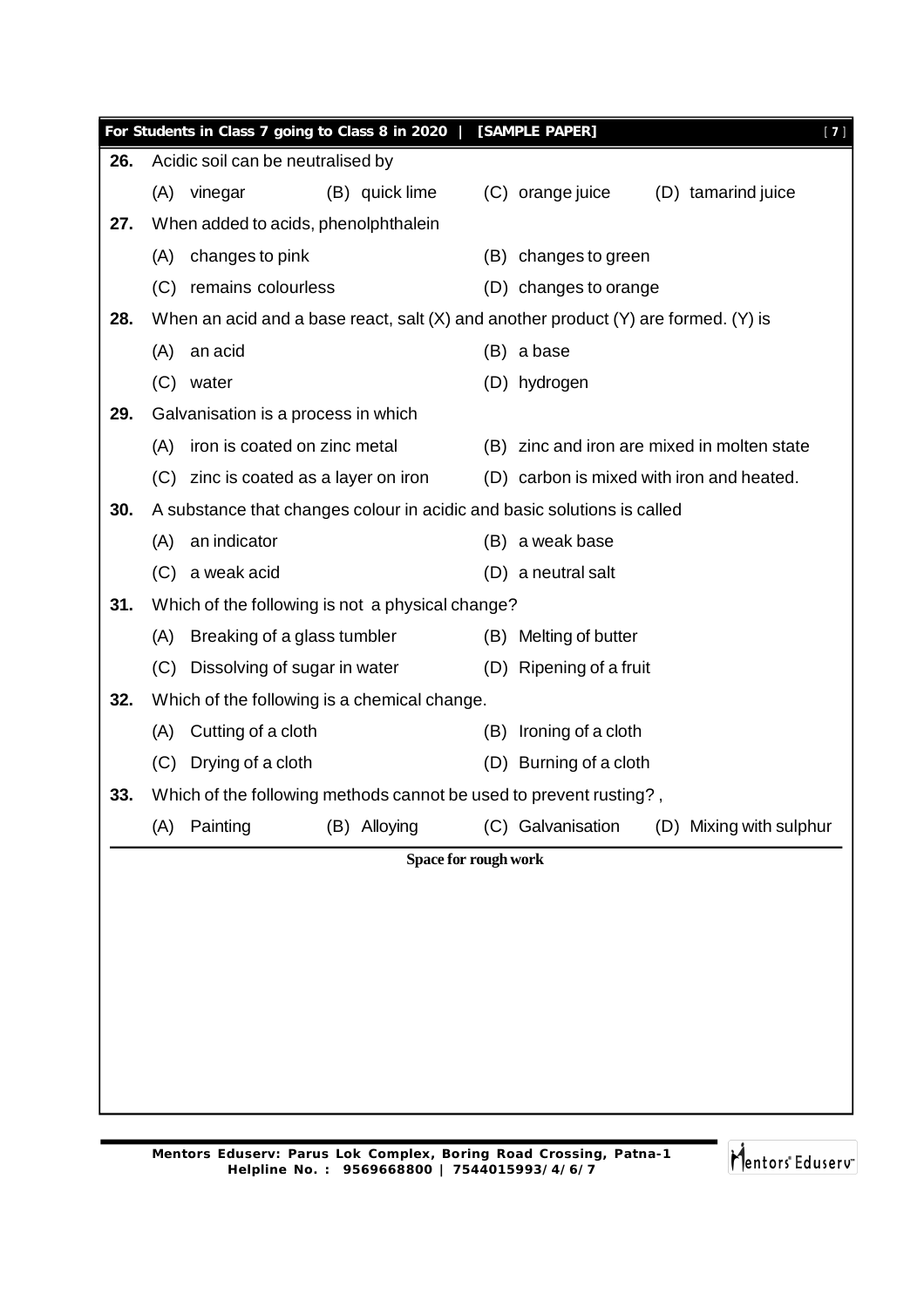| [8] |     |                                                                                           |                      |                                                                  | For Students in Class 7 going to Class 8 in 2020   [SAMPLE PAPER] |
|-----|-----|-------------------------------------------------------------------------------------------|----------------------|------------------------------------------------------------------|-------------------------------------------------------------------|
| 34. |     | Copper sulphate solution is in colour.                                                    |                      |                                                                  |                                                                   |
|     | (A) | green                                                                                     | (B) blue             | $(C)$ pink                                                       | (D) colourless                                                    |
| 35. |     | Carbon dioxide gas turns lime water milky. This change is a                               |                      |                                                                  |                                                                   |
|     | (A) | physical change                                                                           |                      | (B) chemical change                                              |                                                                   |
|     |     | (C) displacement reaction                                                                 |                      | (D) neutralisation reaction.                                     |                                                                   |
| 36. |     | Which of the following metals burns with a dazzling white flame?                          |                      |                                                                  |                                                                   |
|     | (A) | Zinc                                                                                      | (B) Copper           | $(C)$ Iron                                                       | (D) Magnesium                                                     |
| 37. |     | Which of the following gases burns with a pop sound?                                      |                      |                                                                  |                                                                   |
|     | (A) | Hydrogen                                                                                  | (B) Oxygen           | (C) Nitrogen                                                     | (D) Carbon dioxide                                                |
| 38. |     | A reversible change is a change which                                                     |                      |                                                                  |                                                                   |
|     | (A) | cannot be reversed                                                                        |                      |                                                                  |                                                                   |
|     | (B) | is a chemical change                                                                      |                      |                                                                  |                                                                   |
|     |     | (C) takes place during a displacement reaction                                            |                      |                                                                  |                                                                   |
|     |     | (D) can be reversed.                                                                      |                      |                                                                  |                                                                   |
| 39. |     | Identify the physical change in the following.                                            |                      |                                                                  |                                                                   |
|     | (A) | Burning of magnesium ribbon                                                               |                      |                                                                  |                                                                   |
|     | (B) |                                                                                           |                      | Formation of solution by dissolving a soluble substance in water |                                                                   |
|     | (C) | Photosynthesis                                                                            |                      |                                                                  |                                                                   |
|     | (D) | Digestion of food                                                                         |                      |                                                                  |                                                                   |
| 40. |     | A cut piece of apple turns brown when exposed to air for some time. It is an example of a |                      |                                                                  |                                                                   |
|     | (A) | reversible change                                                                         |                      | (B) physical change                                              |                                                                   |
|     | (C) | chemical change                                                                           |                      | (D) physical and reversible change.                              |                                                                   |
|     |     |                                                                                           | Space for rough work |                                                                  |                                                                   |
|     |     |                                                                                           |                      |                                                                  |                                                                   |
|     |     |                                                                                           |                      |                                                                  |                                                                   |
|     |     |                                                                                           |                      |                                                                  |                                                                   |
|     |     |                                                                                           |                      |                                                                  |                                                                   |
|     |     |                                                                                           |                      |                                                                  |                                                                   |
|     |     |                                                                                           |                      |                                                                  |                                                                   |
|     |     |                                                                                           |                      |                                                                  |                                                                   |
|     |     |                                                                                           |                      |                                                                  |                                                                   |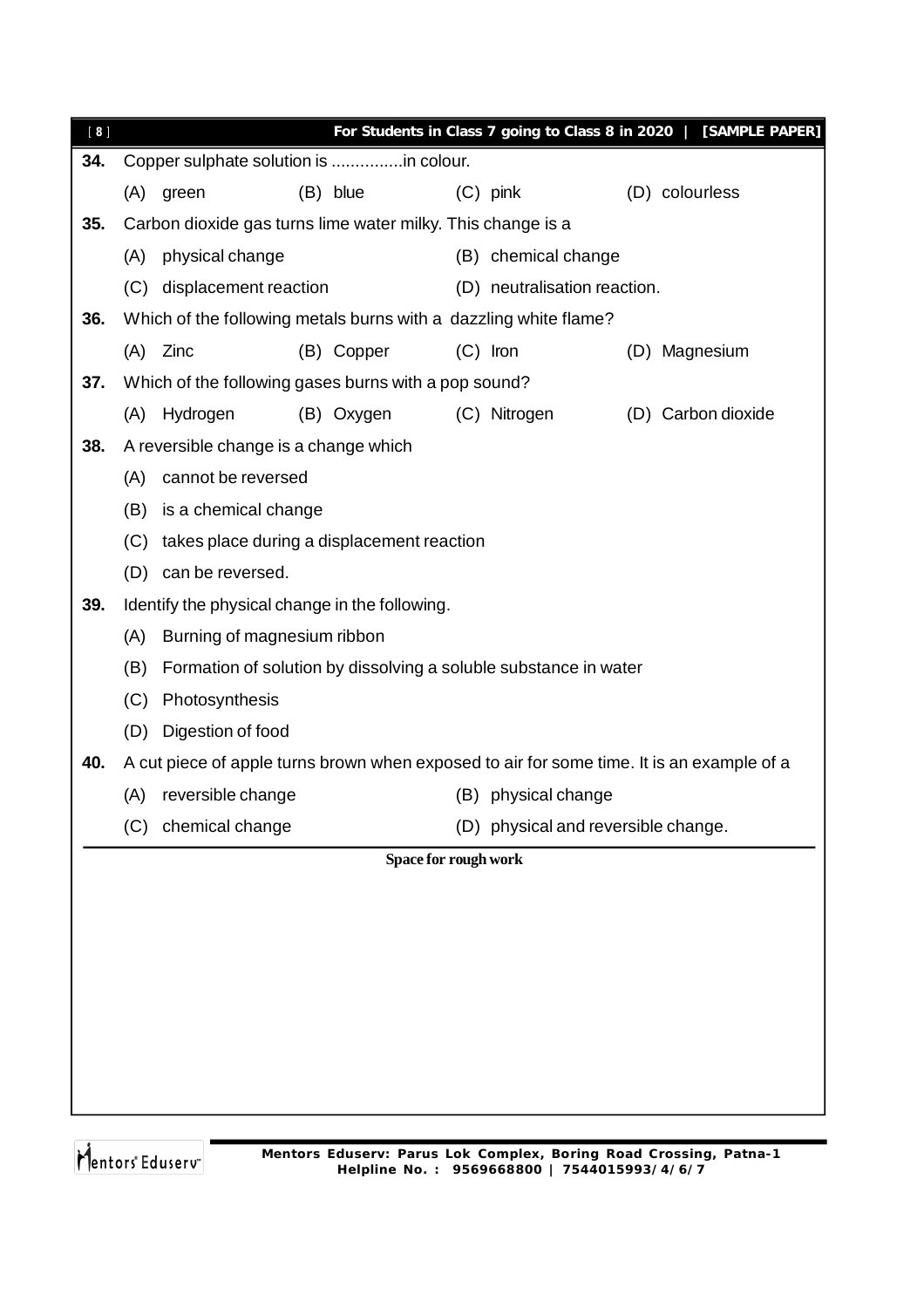|     |    |                                                                                                                                                                     |                                                                                                                                                                                                                                                                                                   |                                                                                                                                                                                                                                                      | [9]                                                                                                                                 |
|-----|----|---------------------------------------------------------------------------------------------------------------------------------------------------------------------|---------------------------------------------------------------------------------------------------------------------------------------------------------------------------------------------------------------------------------------------------------------------------------------------------|------------------------------------------------------------------------------------------------------------------------------------------------------------------------------------------------------------------------------------------------------|-------------------------------------------------------------------------------------------------------------------------------------|
|     |    |                                                                                                                                                                     |                                                                                                                                                                                                                                                                                                   |                                                                                                                                                                                                                                                      |                                                                                                                                     |
|     |    |                                                                                                                                                                     |                                                                                                                                                                                                                                                                                                   |                                                                                                                                                                                                                                                      |                                                                                                                                     |
|     |    | $(B)$ 5                                                                                                                                                             |                                                                                                                                                                                                                                                                                                   | $(D)$ 1                                                                                                                                                                                                                                              |                                                                                                                                     |
|     |    |                                                                                                                                                                     |                                                                                                                                                                                                                                                                                                   |                                                                                                                                                                                                                                                      |                                                                                                                                     |
|     |    | $(B)$ 2                                                                                                                                                             |                                                                                                                                                                                                                                                                                                   | $(D)$ 19                                                                                                                                                                                                                                             |                                                                                                                                     |
|     |    |                                                                                                                                                                     |                                                                                                                                                                                                                                                                                                   |                                                                                                                                                                                                                                                      |                                                                                                                                     |
|     |    |                                                                                                                                                                     |                                                                                                                                                                                                                                                                                                   | $(D)$ 1:5                                                                                                                                                                                                                                            |                                                                                                                                     |
|     |    |                                                                                                                                                                     |                                                                                                                                                                                                                                                                                                   |                                                                                                                                                                                                                                                      |                                                                                                                                     |
|     |    |                                                                                                                                                                     |                                                                                                                                                                                                                                                                                                   | $(D)$ 45%                                                                                                                                                                                                                                            |                                                                                                                                     |
|     |    |                                                                                                                                                                     |                                                                                                                                                                                                                                                                                                   |                                                                                                                                                                                                                                                      |                                                                                                                                     |
|     |    |                                                                                                                                                                     |                                                                                                                                                                                                                                                                                                   |                                                                                                                                                                                                                                                      |                                                                                                                                     |
|     |    |                                                                                                                                                                     |                                                                                                                                                                                                                                                                                                   |                                                                                                                                                                                                                                                      |                                                                                                                                     |
|     |    |                                                                                                                                                                     |                                                                                                                                                                                                                                                                                                   |                                                                                                                                                                                                                                                      |                                                                                                                                     |
|     |    | $(B)$ 4                                                                                                                                                             |                                                                                                                                                                                                                                                                                                   | $(D) -8$                                                                                                                                                                                                                                             |                                                                                                                                     |
|     |    |                                                                                                                                                                     |                                                                                                                                                                                                                                                                                                   |                                                                                                                                                                                                                                                      |                                                                                                                                     |
| (A) | 86 | $(B)$ 66                                                                                                                                                            |                                                                                                                                                                                                                                                                                                   | $(D)$ 88                                                                                                                                                                                                                                             |                                                                                                                                     |
|     |    |                                                                                                                                                                     |                                                                                                                                                                                                                                                                                                   |                                                                                                                                                                                                                                                      |                                                                                                                                     |
|     |    |                                                                                                                                                                     |                                                                                                                                                                                                                                                                                                   |                                                                                                                                                                                                                                                      |                                                                                                                                     |
|     |    |                                                                                                                                                                     |                                                                                                                                                                                                                                                                                                   |                                                                                                                                                                                                                                                      |                                                                                                                                     |
|     |    |                                                                                                                                                                     |                                                                                                                                                                                                                                                                                                   |                                                                                                                                                                                                                                                      |                                                                                                                                     |
|     |    |                                                                                                                                                                     |                                                                                                                                                                                                                                                                                                   |                                                                                                                                                                                                                                                      |                                                                                                                                     |
|     |    |                                                                                                                                                                     |                                                                                                                                                                                                                                                                                                   |                                                                                                                                                                                                                                                      |                                                                                                                                     |
|     |    |                                                                                                                                                                     |                                                                                                                                                                                                                                                                                                   |                                                                                                                                                                                                                                                      |                                                                                                                                     |
|     |    |                                                                                                                                                                     |                                                                                                                                                                                                                                                                                                   |                                                                                                                                                                                                                                                      |                                                                                                                                     |
|     |    | $(A)$ 0<br>$(A)$ 1<br>43. $\frac{1}{12}:\frac{1}{60}$ equals<br>(A) 4:1<br>44. $\frac{2}{5}$ as a percent is<br>(A) 30%<br>(A) $0.529 \times 10^{-9}$ cm<br>$(A)$ 8 | The smallest positive odd number is<br>The HCF of 17 and 19 is<br>(B) 1:4<br>(C) $0.0529 \times 10^{-9}$ cm<br>The value of $\frac{\sqrt{144} + \sqrt{256}}{3^2 - 2}$ is<br>The value of $3^4 \left[\left(\frac{2}{3}\right)^2 + \left(\frac{2}{3}\right) - \left(\frac{2}{3}\right)^3\right]$ is | For Students in Class 7 going to Class 8 in 2020   [SAMPLE PAPER]<br><b>PART-C: MATHEMATICS</b><br>$(C)$ 3<br>$(C)$ 17<br>$(C)$ 5:1<br>(B) $5.29 \times 10^{-9}$ cm<br>(D) $5.29 \times 10^{-10}$ cm<br>$(C) -4$<br>$(C)$ 68<br>Space for rough work | (B) $35\%$ (C) $40\%$<br>Radius of the first orbit of hydrogen is $\frac{0.529}{1000000000}$ cm. Its value by using powers of 10 is |

**Mentors Eduserv: Parus Lok Complex, Boring Road Crossing, Patna-1 Helpline No. : 9569668800 | 7544015993/4/6/7**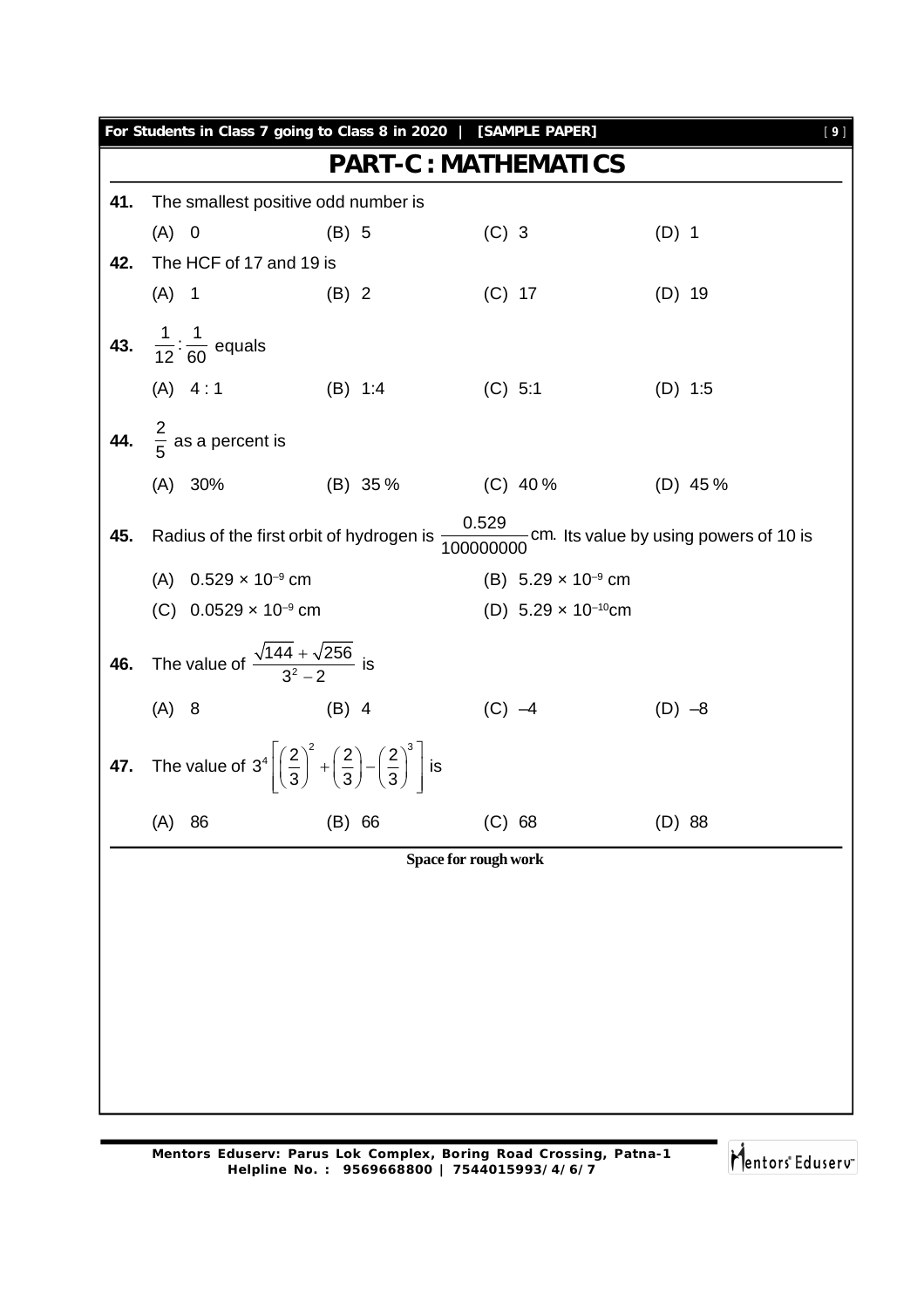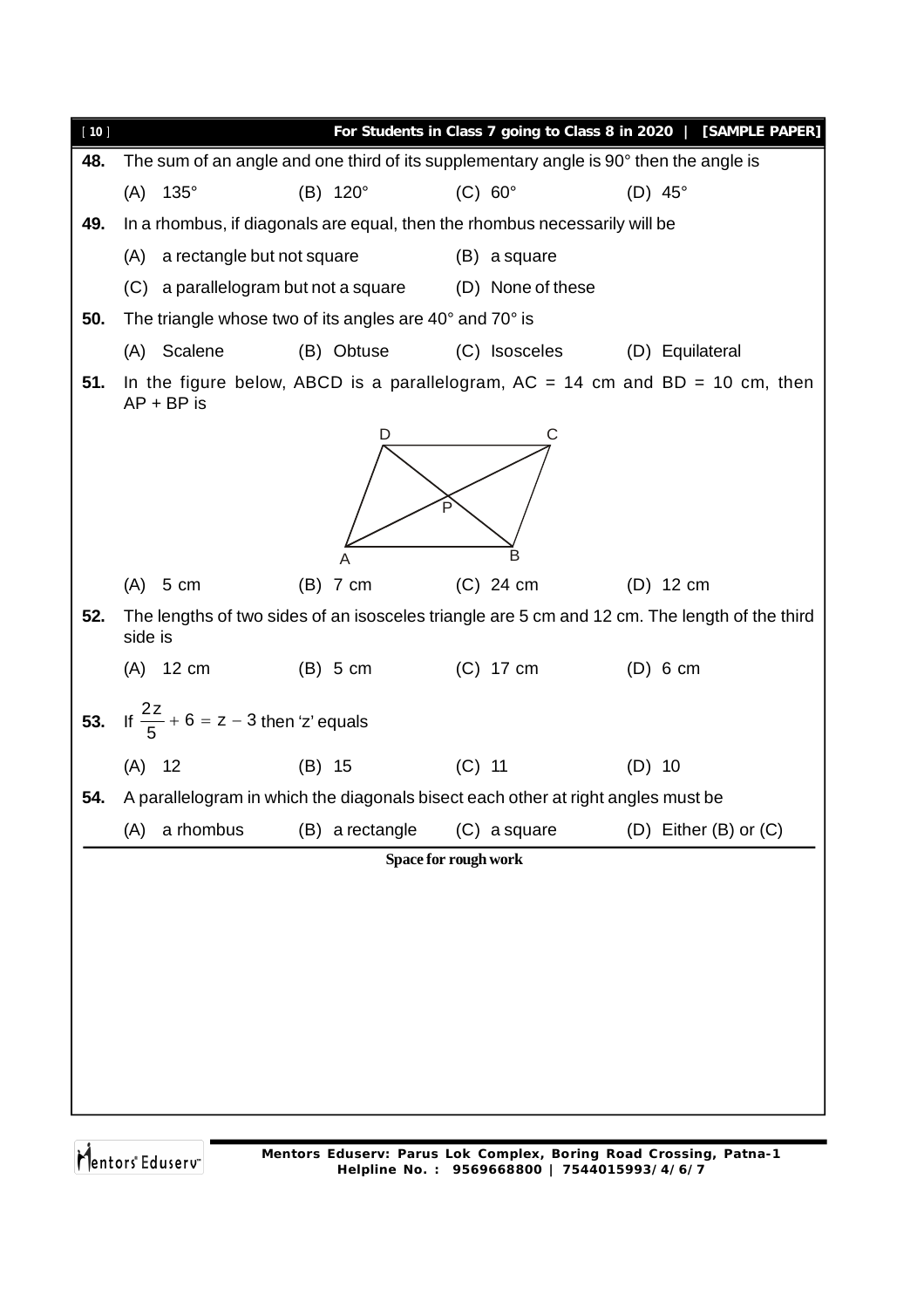|     |          |                                                               | For Students in Class 7 going to Class 8 in 2020  | [SAMPLE PAPER]                                                          | $[11]$                                                                                                                                                                                     |
|-----|----------|---------------------------------------------------------------|---------------------------------------------------|-------------------------------------------------------------------------|--------------------------------------------------------------------------------------------------------------------------------------------------------------------------------------------|
| 55. |          |                                                               | If $12x - 7 = 7x - 13$ then 'x' equals            |                                                                         |                                                                                                                                                                                            |
|     |          | $(A) -1.2$ (B) $-1.6$                                         |                                                   | $(C) - 1.8$                                                             | $(D) - 1.4$                                                                                                                                                                                |
|     |          | <b>56.</b> If $\frac{x}{2} + \frac{x}{3} = 5$ , then x equals |                                                   |                                                                         |                                                                                                                                                                                            |
|     | $(A)$ 2  |                                                               | $(B)$ 3                                           | $(C)$ 4                                                                 | $(D)$ 6                                                                                                                                                                                    |
| 57. |          | equal to 25 then the number is                                |                                                   |                                                                         | If one-fourth, half and one-third of a number are added to the number itself, then the result is                                                                                           |
|     | $(A)$ 10 |                                                               | $(B)$ 11                                          | $(C)$ 12                                                                | $(D)$ 14                                                                                                                                                                                   |
| 58. |          |                                                               |                                                   |                                                                         | The present age of a man is seven times the present age of his son. Two years ago, the age<br>of the man was eleven times the age of the son then the present age of the man (in years) is |
|     | (A) 35   |                                                               | $(B)$ 26                                          | $(C)$ 47                                                                | $(D)$ 45                                                                                                                                                                                   |
| 59. |          |                                                               |                                                   | The sum of 20 observations is 500, then the mean of the observations is |                                                                                                                                                                                            |
|     | $(A)$ 15 |                                                               | (B) 20                                            | $(C)$ 25                                                                | $(D)$ 30                                                                                                                                                                                   |
| 60. |          |                                                               |                                                   | In a pie chart, the sum of the angles of all its component is           |                                                                                                                                                                                            |
|     |          | $(A)$ 90°                                                     | $(B) 180^\circ$                                   | $(C) 240^\circ$                                                         | $(D)$ 360 $^{\circ}$                                                                                                                                                                       |
|     |          |                                                               |                                                   | <b>PART-D: BIOLOGY</b>                                                  |                                                                                                                                                                                            |
| 61. |          |                                                               | Which of the following statements is/are correct? |                                                                         |                                                                                                                                                                                            |
|     | (i)      |                                                               | All green plants can prepare their own food       |                                                                         |                                                                                                                                                                                            |
|     | (ii)     |                                                               | Most animals are autotrophs                       |                                                                         |                                                                                                                                                                                            |
|     | (iii)    |                                                               | Carbon dioxide is not required for photosynthesis |                                                                         |                                                                                                                                                                                            |
|     | (iv)     |                                                               | Oxygen is liberated during photosynthesis         |                                                                         |                                                                                                                                                                                            |
|     |          |                                                               | Choose the correct answer from the options below: |                                                                         |                                                                                                                                                                                            |
|     | (A)      | $(i)$ and $(iv)$                                              | $(B)$ (ii) only                                   | $(C)$ (ii) and (iii)                                                    | $(D)$ (i) and (ii)                                                                                                                                                                         |
|     |          |                                                               |                                                   | Space for rough work                                                    |                                                                                                                                                                                            |
|     |          |                                                               |                                                   |                                                                         |                                                                                                                                                                                            |
|     |          |                                                               |                                                   |                                                                         |                                                                                                                                                                                            |
|     |          |                                                               |                                                   |                                                                         |                                                                                                                                                                                            |
|     |          |                                                               |                                                   |                                                                         |                                                                                                                                                                                            |
|     |          |                                                               |                                                   |                                                                         |                                                                                                                                                                                            |
|     |          |                                                               |                                                   |                                                                         |                                                                                                                                                                                            |
|     |          |                                                               |                                                   |                                                                         |                                                                                                                                                                                            |
|     |          |                                                               |                                                   |                                                                         |                                                                                                                                                                                            |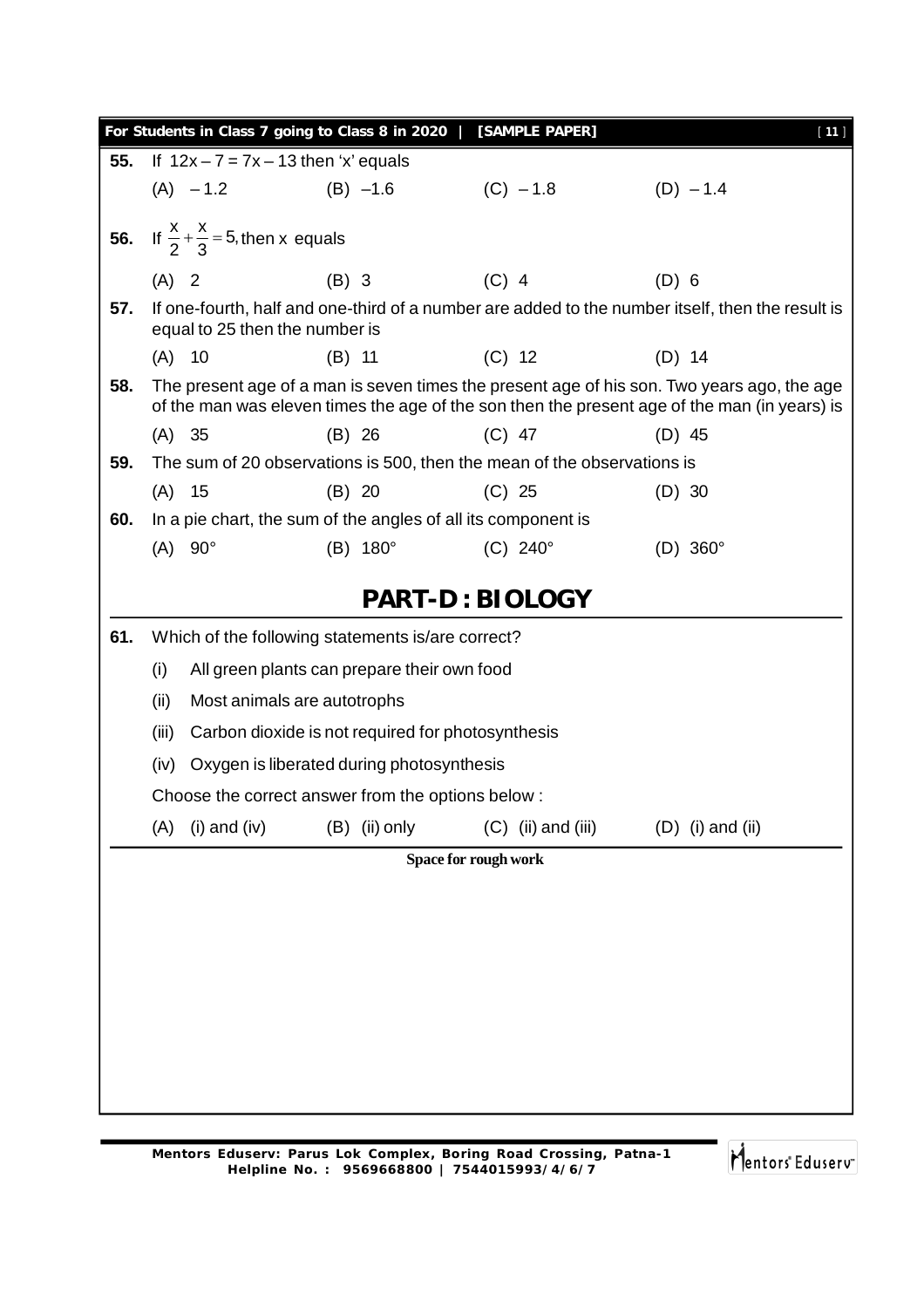| $[12]$ |       |                                                                                    |                      | For Students in Class 7 going to Class 8 in 2020   [SAMPLE PAPER]                              |  |  |
|--------|-------|------------------------------------------------------------------------------------|----------------------|------------------------------------------------------------------------------------------------|--|--|
| 62.    |       |                                                                                    |                      | The term that is used for the mode of nutrition in yeast, mushroom and bread-mould is          |  |  |
|        | (A)   | (B) Insectivorous<br>Autotrophic                                                   |                      | (C) Saprophytic<br>(D) Parasitic                                                               |  |  |
| 63.    |       | of human intestine helps to                                                        |                      | The finger-like outgrowths of Amoeba helps to ingest food. However, the finger-like outgrowths |  |  |
|        | (A)   | Digest the fatty substances                                                        |                      | (B) Make the food soluble                                                                      |  |  |
|        | (C)   | Absorb the digested food                                                           |                      | (D) Absorb the undigested food                                                                 |  |  |
| 64.    |       | The enzymes present in the saliva convert                                          |                      |                                                                                                |  |  |
|        | (A)   | Fats into fatty acids and glycerol                                                 |                      | (B) Starch into simple sugars                                                                  |  |  |
|        | (C)   | Proteins into amino acids                                                          |                      | (D) Complex sugars into polysaccharides                                                        |  |  |
| 65.    |       | Out of the given definitions, which is the most appropriate definition of climate? |                      |                                                                                                |  |  |
|        | (A)   | Changes in weather conditions in a year                                            |                      |                                                                                                |  |  |
|        | (B)   | Average weather pattern of many years                                              |                      |                                                                                                |  |  |
|        | (C)   | Change in weather pattern in a few years                                           |                      |                                                                                                |  |  |
|        | (D)   | Weather conditions during summer                                                   |                      |                                                                                                |  |  |
| 66.    |       | Which of the following statement is incorrect for penguins?                        |                      |                                                                                                |  |  |
|        | (A)   | They huddle together                                                               | (B)                  | They cannot swim                                                                               |  |  |
|        | (C)   | They have webbed feet                                                              |                      | (D) They have streamlined body                                                                 |  |  |
| 67.    |       | Breathing is a process that                                                        |                      |                                                                                                |  |  |
|        | (i)   | Provides $O2$ to the body                                                          | (ii)                 | Breaks down food to release energy                                                             |  |  |
|        | (iii) | Helps the body to get rid of CO <sub>2</sub>                                       |                      | (iv) Produces water in the cells                                                               |  |  |
|        |       | Which of the following gives the correct combination of functions of breathing?    |                      |                                                                                                |  |  |
|        | (A)   | $(i)$ and $(ii)$<br>$(B)$ (ii) and (iii)                                           |                      | $(C)$ (i) and (iii)<br>$(D)$ (ii) and (iv)                                                     |  |  |
|        |       |                                                                                    | Space for rough work |                                                                                                |  |  |
|        |       |                                                                                    |                      |                                                                                                |  |  |
|        |       |                                                                                    |                      |                                                                                                |  |  |
|        |       |                                                                                    |                      |                                                                                                |  |  |
|        |       |                                                                                    |                      |                                                                                                |  |  |
|        |       |                                                                                    |                      |                                                                                                |  |  |
|        |       |                                                                                    |                      |                                                                                                |  |  |
|        |       |                                                                                    |                      |                                                                                                |  |  |
|        |       |                                                                                    |                      |                                                                                                |  |  |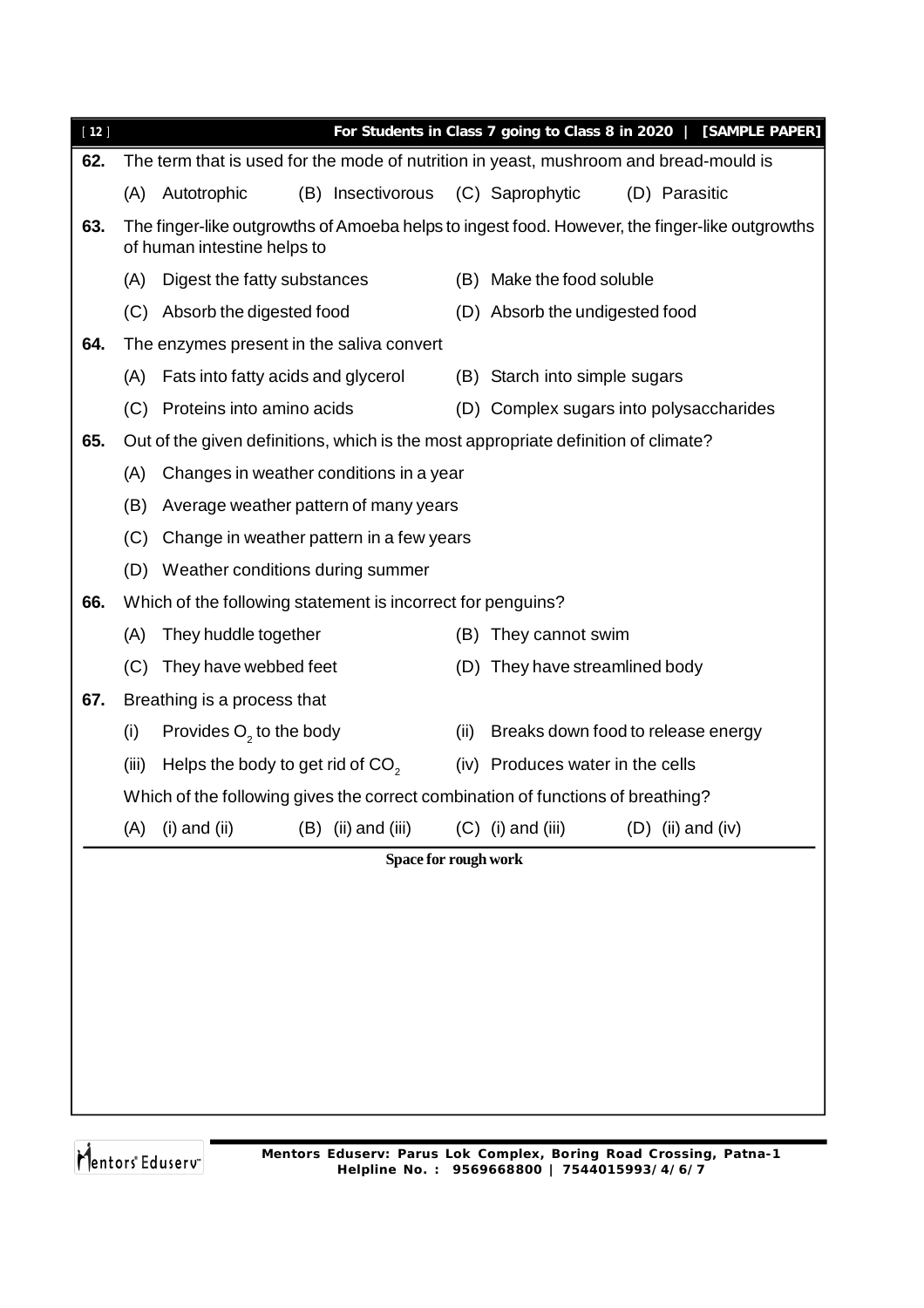|     |       | For Students in Class 7 going to Class 8 in 2020  <br>[SAMPLE PAPER]<br>[13]         |  |  |  |  |  |  |  |
|-----|-------|--------------------------------------------------------------------------------------|--|--|--|--|--|--|--|
| 68. |       | The ovary of different flowers may contain                                           |  |  |  |  |  |  |  |
|     | (A)   | (B) Many ovules<br>Only one ovule<br>(C) One to many ovules (D) Only two ovules      |  |  |  |  |  |  |  |
| 69. |       | Which of the following statements is/are true for sexual reproduction in plants?     |  |  |  |  |  |  |  |
|     | (i)   | Plants are obtained from seeds                                                       |  |  |  |  |  |  |  |
|     | (ii)  | Two plants are always essential                                                      |  |  |  |  |  |  |  |
|     | (iii) | Fertilisation can occur only after pollination                                       |  |  |  |  |  |  |  |
|     | (iv)  | Only insects are agents of pollination                                               |  |  |  |  |  |  |  |
|     |       | Choose from the options given below                                                  |  |  |  |  |  |  |  |
|     | (A)   | $(i)$ and $(iii)$<br>$(B)$ (i) only<br>$(C)$ (ii) and (iii)<br>$(D)$ (i) and (iv)    |  |  |  |  |  |  |  |
| 70. |       | Which of the following statements is true regarding insectivorous plants?            |  |  |  |  |  |  |  |
|     | (A)   | They are called as partial heterotrophs                                              |  |  |  |  |  |  |  |
|     | (B)   | They exhibit both autotrophic and heterotrophic modes of nutrition                   |  |  |  |  |  |  |  |
|     | (C)   | They trap and digest insects to obtain $N_{2}$ - nutrition                           |  |  |  |  |  |  |  |
|     | (D)   | All of these                                                                         |  |  |  |  |  |  |  |
| 71. |       | Select the incorrect statement out of the following                                  |  |  |  |  |  |  |  |
|     | (A)   | Large intestine is called large because its length is greater than small intestine   |  |  |  |  |  |  |  |
|     | (B)   | Minerals and vitamins do not need to be broken down during digestion                 |  |  |  |  |  |  |  |
|     | (C)   | Mucus of stomach protects the lining of stomach from the action of enzymes and acids |  |  |  |  |  |  |  |
|     | (D)   | Small intestine is smaller in diameter than large intestine                          |  |  |  |  |  |  |  |
| 72. |       |                                                                                      |  |  |  |  |  |  |  |
|     | (A)   | Hot and dry<br>(B) Cold and dry<br>(C) Hot and humid<br>(D) Cold and wet             |  |  |  |  |  |  |  |
|     |       | Space for rough work                                                                 |  |  |  |  |  |  |  |
|     |       |                                                                                      |  |  |  |  |  |  |  |
|     |       |                                                                                      |  |  |  |  |  |  |  |
|     |       |                                                                                      |  |  |  |  |  |  |  |
|     |       |                                                                                      |  |  |  |  |  |  |  |
|     |       |                                                                                      |  |  |  |  |  |  |  |
|     |       |                                                                                      |  |  |  |  |  |  |  |
|     |       |                                                                                      |  |  |  |  |  |  |  |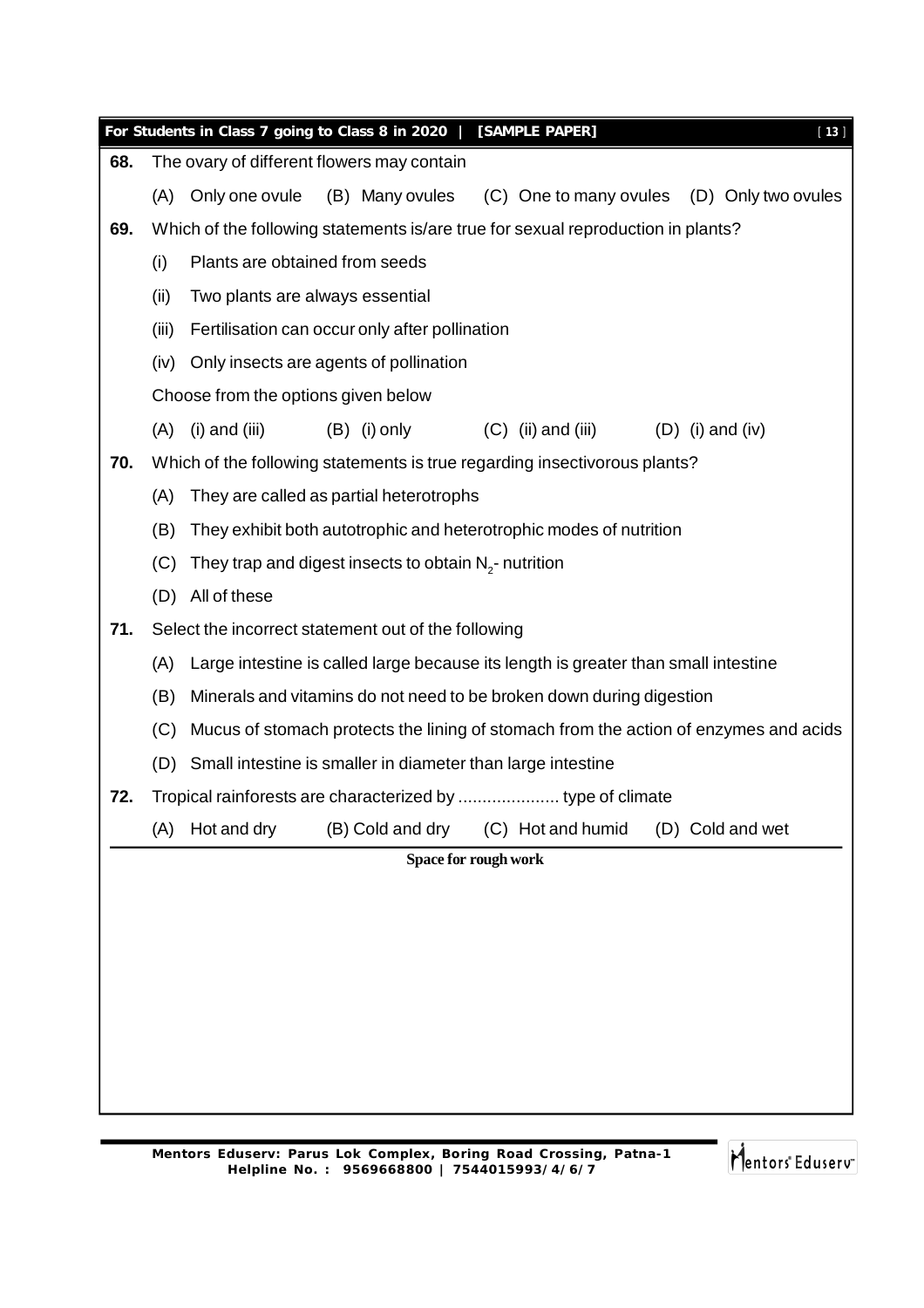|     |                                                 |                                                                                                                   | For Students in Class 7 going to Class 8 in 2020   [SAMPLE PAPER]                                                                                                                                                                                                                                                                                                                                                                                                                                                                                                                                                                                                                                                                              |  |  |  |  |
|-----|-------------------------------------------------|-------------------------------------------------------------------------------------------------------------------|------------------------------------------------------------------------------------------------------------------------------------------------------------------------------------------------------------------------------------------------------------------------------------------------------------------------------------------------------------------------------------------------------------------------------------------------------------------------------------------------------------------------------------------------------------------------------------------------------------------------------------------------------------------------------------------------------------------------------------------------|--|--|--|--|
|     |                                                 |                                                                                                                   |                                                                                                                                                                                                                                                                                                                                                                                                                                                                                                                                                                                                                                                                                                                                                |  |  |  |  |
| (A) | It helps to plan activities and events          |                                                                                                                   |                                                                                                                                                                                                                                                                                                                                                                                                                                                                                                                                                                                                                                                                                                                                                |  |  |  |  |
| (B) | It helps people to prepare for bad weather      |                                                                                                                   |                                                                                                                                                                                                                                                                                                                                                                                                                                                                                                                                                                                                                                                                                                                                                |  |  |  |  |
| (C) | It helps to protect life and property of people |                                                                                                                   |                                                                                                                                                                                                                                                                                                                                                                                                                                                                                                                                                                                                                                                                                                                                                |  |  |  |  |
| (D) | All of these                                    |                                                                                                                   |                                                                                                                                                                                                                                                                                                                                                                                                                                                                                                                                                                                                                                                                                                                                                |  |  |  |  |
|     |                                                 |                                                                                                                   |                                                                                                                                                                                                                                                                                                                                                                                                                                                                                                                                                                                                                                                                                                                                                |  |  |  |  |
| (A) |                                                 |                                                                                                                   |                                                                                                                                                                                                                                                                                                                                                                                                                                                                                                                                                                                                                                                                                                                                                |  |  |  |  |
| (B) |                                                 |                                                                                                                   |                                                                                                                                                                                                                                                                                                                                                                                                                                                                                                                                                                                                                                                                                                                                                |  |  |  |  |
| (C) |                                                 |                                                                                                                   |                                                                                                                                                                                                                                                                                                                                                                                                                                                                                                                                                                                                                                                                                                                                                |  |  |  |  |
| (D) |                                                 |                                                                                                                   |                                                                                                                                                                                                                                                                                                                                                                                                                                                                                                                                                                                                                                                                                                                                                |  |  |  |  |
|     |                                                 |                                                                                                                   |                                                                                                                                                                                                                                                                                                                                                                                                                                                                                                                                                                                                                                                                                                                                                |  |  |  |  |
| (A) | Release $O_2$ and take in $CO_2$                |                                                                                                                   |                                                                                                                                                                                                                                                                                                                                                                                                                                                                                                                                                                                                                                                                                                                                                |  |  |  |  |
| (C) | Release $CO2$ and take in $O2$                  |                                                                                                                   |                                                                                                                                                                                                                                                                                                                                                                                                                                                                                                                                                                                                                                                                                                                                                |  |  |  |  |
|     |                                                 |                                                                                                                   |                                                                                                                                                                                                                                                                                                                                                                                                                                                                                                                                                                                                                                                                                                                                                |  |  |  |  |
| (A) |                                                 |                                                                                                                   |                                                                                                                                                                                                                                                                                                                                                                                                                                                                                                                                                                                                                                                                                                                                                |  |  |  |  |
| (C) |                                                 |                                                                                                                   |                                                                                                                                                                                                                                                                                                                                                                                                                                                                                                                                                                                                                                                                                                                                                |  |  |  |  |
|     |                                                 |                                                                                                                   |                                                                                                                                                                                                                                                                                                                                                                                                                                                                                                                                                                                                                                                                                                                                                |  |  |  |  |
|     | Ovule<br>(B) Style<br>(C)                       | Stigma                                                                                                            | (D) Anther                                                                                                                                                                                                                                                                                                                                                                                                                                                                                                                                                                                                                                                                                                                                     |  |  |  |  |
|     |                                                 |                                                                                                                   |                                                                                                                                                                                                                                                                                                                                                                                                                                                                                                                                                                                                                                                                                                                                                |  |  |  |  |
| (A) | Thalamus<br>(B) Ovary                           |                                                                                                                   | (D) None of these                                                                                                                                                                                                                                                                                                                                                                                                                                                                                                                                                                                                                                                                                                                              |  |  |  |  |
|     |                                                 |                                                                                                                   |                                                                                                                                                                                                                                                                                                                                                                                                                                                                                                                                                                                                                                                                                                                                                |  |  |  |  |
|     |                                                 |                                                                                                                   |                                                                                                                                                                                                                                                                                                                                                                                                                                                                                                                                                                                                                                                                                                                                                |  |  |  |  |
|     |                                                 |                                                                                                                   |                                                                                                                                                                                                                                                                                                                                                                                                                                                                                                                                                                                                                                                                                                                                                |  |  |  |  |
|     |                                                 |                                                                                                                   |                                                                                                                                                                                                                                                                                                                                                                                                                                                                                                                                                                                                                                                                                                                                                |  |  |  |  |
|     |                                                 |                                                                                                                   |                                                                                                                                                                                                                                                                                                                                                                                                                                                                                                                                                                                                                                                                                                                                                |  |  |  |  |
|     |                                                 |                                                                                                                   |                                                                                                                                                                                                                                                                                                                                                                                                                                                                                                                                                                                                                                                                                                                                                |  |  |  |  |
|     |                                                 |                                                                                                                   |                                                                                                                                                                                                                                                                                                                                                                                                                                                                                                                                                                                                                                                                                                                                                |  |  |  |  |
|     |                                                 |                                                                                                                   |                                                                                                                                                                                                                                                                                                                                                                                                                                                                                                                                                                                                                                                                                                                                                |  |  |  |  |
|     |                                                 | During respiration, plants<br>Which of the following is an incorrect match?<br>(A)<br>Fruit usually develops from | Which of the following options represents the benefit of weather forecasting?<br>Which of the following statements is correct for anaerobic respiration?<br>Food is broken down in the absence of oxygen to release energy<br>Breakdown of food occurs in presence of oxygen<br>It is slow process compared to aerobic respiration<br>It produces large amount of energy compared to aerobic respiration<br>(B) Release $H_2O$ and take in $O_2$<br>$(D)$ Both $(B)$ and $(C)$<br>Respiration through skin - Earthworm (B) Respiration through gills - Lizard<br>Respiration through lungs - Humans (D) Respiration through spiracles - Cockroach<br>Which of the following is the male part of a flower?<br>(C) Ovule<br>Space for rough work |  |  |  |  |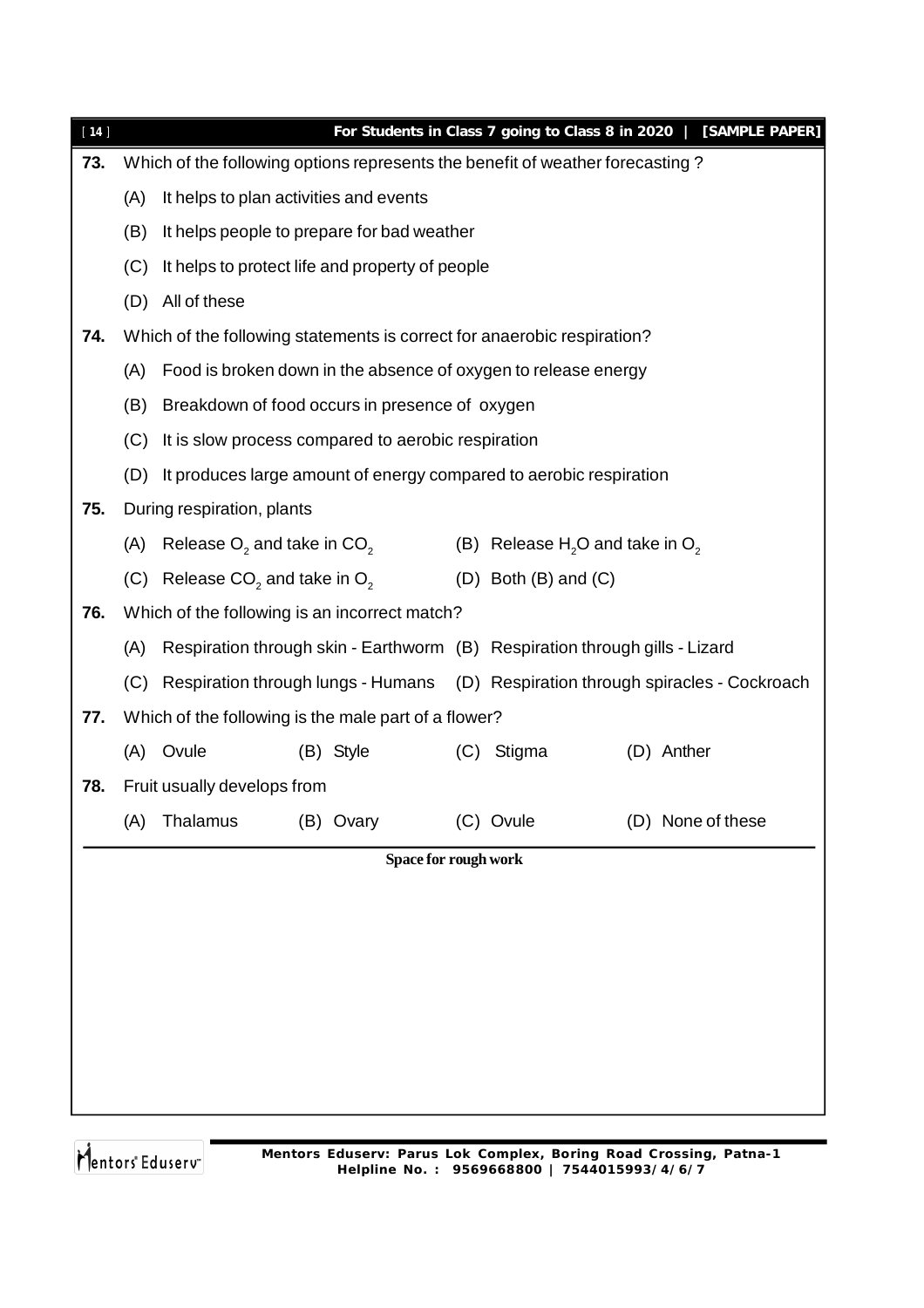| For Students in Class 7 going to Class 8 in 2020   [SAMPLE PAPER]<br>$[15]$ |                                                                                                                                              |                                                               |           |                                                                                                                       |                                                                                                                                                      |  |  |  |
|-----------------------------------------------------------------------------|----------------------------------------------------------------------------------------------------------------------------------------------|---------------------------------------------------------------|-----------|-----------------------------------------------------------------------------------------------------------------------|------------------------------------------------------------------------------------------------------------------------------------------------------|--|--|--|
| 79.                                                                         | (i) transports (ii) in both upward and downward directions                                                                                   |                                                               |           |                                                                                                                       |                                                                                                                                                      |  |  |  |
|                                                                             |                                                                                                                                              | Which of the following options completes the given statement? |           |                                                                                                                       |                                                                                                                                                      |  |  |  |
|                                                                             |                                                                                                                                              | $(A)$ (i) - Xylem; (ii) - water                               |           | (B) (i) - Phloem; (ii) - water                                                                                        |                                                                                                                                                      |  |  |  |
|                                                                             |                                                                                                                                              | $(C)$ (i) - Xylem; (ii) - food                                |           | $(D)$ (i) - Phloem; (ii) - food                                                                                       |                                                                                                                                                      |  |  |  |
| 80.                                                                         |                                                                                                                                              |                                                               |           | Which of the following options is correct with regard to blood circulation?                                           |                                                                                                                                                      |  |  |  |
|                                                                             | (A)                                                                                                                                          |                                                               |           | Lungs $\rightarrow$ Left ventricle $\rightarrow$ Left atrium $\rightarrow$ Body tissues $\rightarrow$ Right ventricle |                                                                                                                                                      |  |  |  |
|                                                                             |                                                                                                                                              | $\rightarrow$ Right atrium $\rightarrow$ Lungs                |           |                                                                                                                       |                                                                                                                                                      |  |  |  |
|                                                                             | (B)                                                                                                                                          | Right atrium $\rightarrow$ Body tissues                       |           |                                                                                                                       | Body tissues $\rightarrow$ Left ventricle $\rightarrow$ Left atrium $\rightarrow$ Lungs $\rightarrow$ Right ventricles $\rightarrow$                 |  |  |  |
|                                                                             | (C)                                                                                                                                          |                                                               |           |                                                                                                                       | Body tissues $\rightarrow$ Left atrium $\rightarrow$ Left ventricle $\rightarrow$ Lungs $\rightarrow$ Right atrium $\rightarrow$ Right ventricle     |  |  |  |
|                                                                             |                                                                                                                                              | $\rightarrow$ Body tissues                                    |           |                                                                                                                       |                                                                                                                                                      |  |  |  |
|                                                                             |                                                                                                                                              | $\rightarrow$ Lungs                                           |           |                                                                                                                       | (D) Lungs $\rightarrow$ Left atrium $\rightarrow$ Left ventricle $\rightarrow$ Body tissues $\rightarrow$ Right atrium $\rightarrow$ Right ventricle |  |  |  |
|                                                                             |                                                                                                                                              |                                                               |           | <b>PART-E: MENTAL ABILITY</b>                                                                                         |                                                                                                                                                      |  |  |  |
|                                                                             |                                                                                                                                              |                                                               |           |                                                                                                                       | <b>DIRECTIONS (Q.No. 81)</b> : Find the odd numbers/letters/number pair from the given alternatives.                                                 |  |  |  |
| 81.                                                                         |                                                                                                                                              | (A) TPLI                                                      | (B) RNJF  | (C) YUQM                                                                                                              | (D) SOKJ                                                                                                                                             |  |  |  |
|                                                                             | <b>DIRECTIONS (Q.No 82)</b> : Which one set of letters when sequentially placed at the gaps in the<br>given letter series shall complete it? |                                                               |           |                                                                                                                       |                                                                                                                                                      |  |  |  |
| 82.                                                                         |                                                                                                                                              | adb_ac_da_cddcb_abc_cbda                                      |           |                                                                                                                       |                                                                                                                                                      |  |  |  |
|                                                                             | (A)                                                                                                                                          | bbcad                                                         | (B) cbbaa | (C) ccbba                                                                                                             | (D) bccba                                                                                                                                            |  |  |  |
| Space for rough work                                                        |                                                                                                                                              |                                                               |           |                                                                                                                       |                                                                                                                                                      |  |  |  |
|                                                                             |                                                                                                                                              |                                                               |           |                                                                                                                       |                                                                                                                                                      |  |  |  |
|                                                                             |                                                                                                                                              |                                                               |           |                                                                                                                       |                                                                                                                                                      |  |  |  |
|                                                                             |                                                                                                                                              |                                                               |           |                                                                                                                       |                                                                                                                                                      |  |  |  |
|                                                                             |                                                                                                                                              |                                                               |           |                                                                                                                       |                                                                                                                                                      |  |  |  |
|                                                                             |                                                                                                                                              |                                                               |           |                                                                                                                       |                                                                                                                                                      |  |  |  |
|                                                                             |                                                                                                                                              |                                                               |           |                                                                                                                       |                                                                                                                                                      |  |  |  |
|                                                                             |                                                                                                                                              |                                                               |           |                                                                                                                       |                                                                                                                                                      |  |  |  |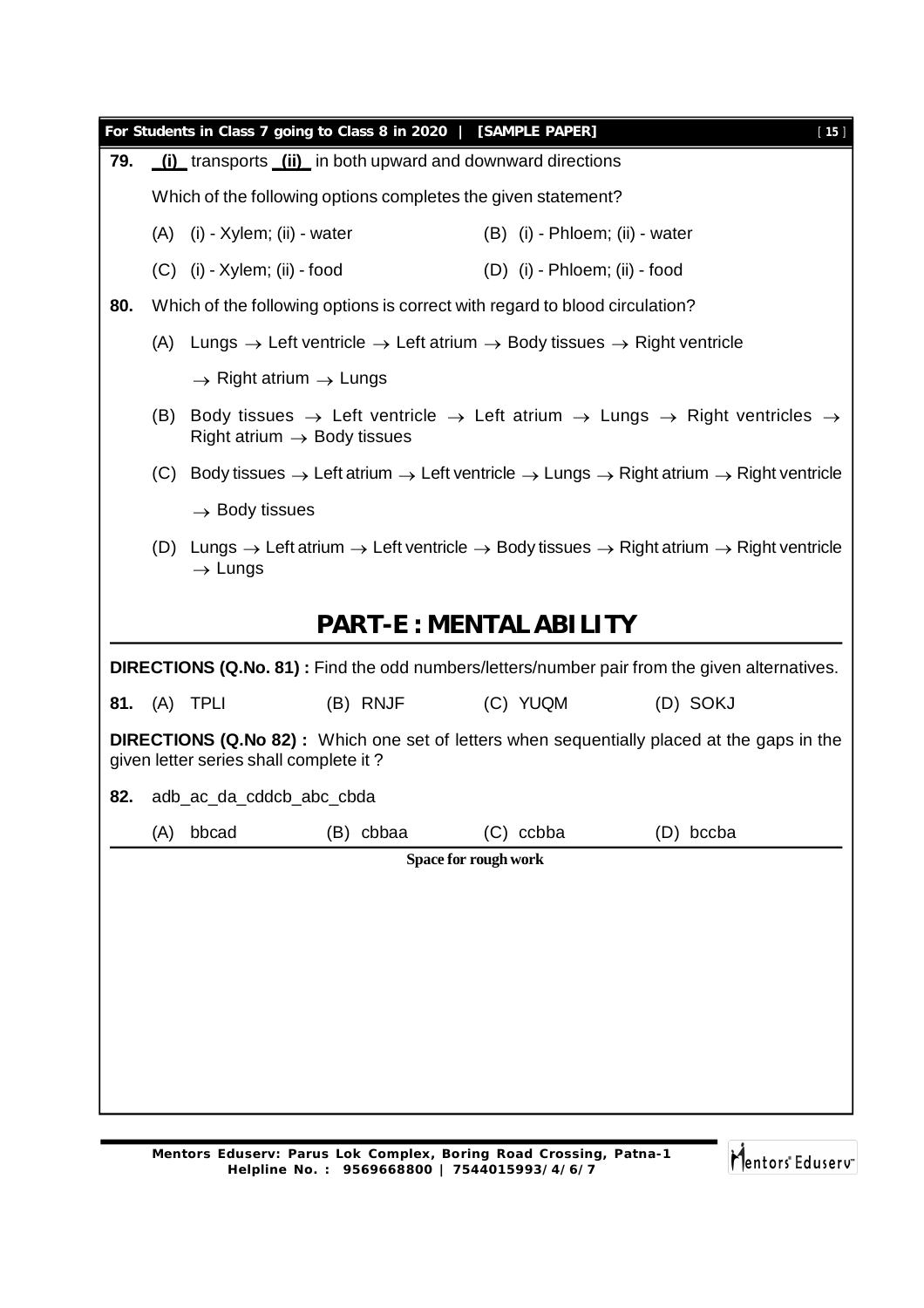| [16] |                                                                                            |                                              |                                                                         | For Students in Class 7 going to Class 8 in 2020   [SAMPLE PAPER]                                                                                                                        |  |  |  |  |
|------|--------------------------------------------------------------------------------------------|----------------------------------------------|-------------------------------------------------------------------------|------------------------------------------------------------------------------------------------------------------------------------------------------------------------------------------|--|--|--|--|
| 83.  | Which one of the areas marked I-VII represents the urban educated who are not hardworking? |                                              |                                                                         |                                                                                                                                                                                          |  |  |  |  |
|      |                                                                                            | $\parallel\parallel$<br>1V<br>VI<br>V<br>VII | $\triangle$ Urban<br>$\Box$ Hard Working<br>Educated<br>()              |                                                                                                                                                                                          |  |  |  |  |
|      | $(A)$                                                                                      | $(B)$ M                                      | $(C)$                                                                   | $(D)$ III                                                                                                                                                                                |  |  |  |  |
| 84.  | 8:56::9:?                                                                                  |                                              |                                                                         |                                                                                                                                                                                          |  |  |  |  |
|      | 10<br>(A)                                                                                  | $(B)$ 63                                     | $(C)$ 7                                                                 | $(D)$ 9                                                                                                                                                                                  |  |  |  |  |
|      | <b>DIRECTIONS (Q.Nos. 85):</b> Select the missing number from the given responses.         |                                              |                                                                         |                                                                                                                                                                                          |  |  |  |  |
| 85.  | 25<br>31<br>9 <sup>1</sup><br>64<br>144<br>36                                              | 324<br>38<br>16<br>36<br>169                 | 64<br>576<br>$\overline{?}$<br>361                                      |                                                                                                                                                                                          |  |  |  |  |
|      | $(A)$ 115                                                                                  | (B) 82                                       | $(C)$ 135                                                               | $(D)$ 57                                                                                                                                                                                 |  |  |  |  |
|      | following?                                                                                 |                                              |                                                                         | <b>DIRECTIONS (Q.No.86):</b> Which one of the given responses would be a meaningful order of the                                                                                         |  |  |  |  |
| 86.  | 1.<br>Frog                                                                                 | 2.<br>Eagle                                  | 3.<br>Grasshopper                                                       | Snake<br>4.                                                                                                                                                                              |  |  |  |  |
|      | 5.<br>Grass                                                                                |                                              |                                                                         |                                                                                                                                                                                          |  |  |  |  |
|      |                                                                                            |                                              | (A) 5, 3, 1, 4, 2 (B) 5, 3, 4, 2, 1 (C) 1, 3, 5, 2, 4 (D) 3, 4, 2, 5, 1 |                                                                                                                                                                                          |  |  |  |  |
|      | from the given ones that will complete the series.                                         |                                              |                                                                         | <b>DIRECTIONS (Q.No. 87):</b> A series is given, with one term missing. Choose the correct alternative                                                                                   |  |  |  |  |
| 87.  | house?                                                                                     |                                              |                                                                         | Sohan drove 15 km to the West from his house, then turned left and walked 20 km. He, then<br>turned East and walked 25 km and finally turning left covered 20 km. How far he is from his |  |  |  |  |
|      | 40 km<br>(A)                                                                               | $(B)$ 5 km                                   | $(C)$ 10 km                                                             | (D) 80 km                                                                                                                                                                                |  |  |  |  |
|      | Space for rough work                                                                       |                                              |                                                                         |                                                                                                                                                                                          |  |  |  |  |
|      |                                                                                            |                                              |                                                                         |                                                                                                                                                                                          |  |  |  |  |
|      |                                                                                            |                                              |                                                                         |                                                                                                                                                                                          |  |  |  |  |
|      |                                                                                            |                                              |                                                                         |                                                                                                                                                                                          |  |  |  |  |
|      |                                                                                            |                                              |                                                                         |                                                                                                                                                                                          |  |  |  |  |
|      |                                                                                            |                                              |                                                                         |                                                                                                                                                                                          |  |  |  |  |
|      |                                                                                            |                                              |                                                                         |                                                                                                                                                                                          |  |  |  |  |
|      |                                                                                            |                                              |                                                                         |                                                                                                                                                                                          |  |  |  |  |
|      |                                                                                            |                                              |                                                                         |                                                                                                                                                                                          |  |  |  |  |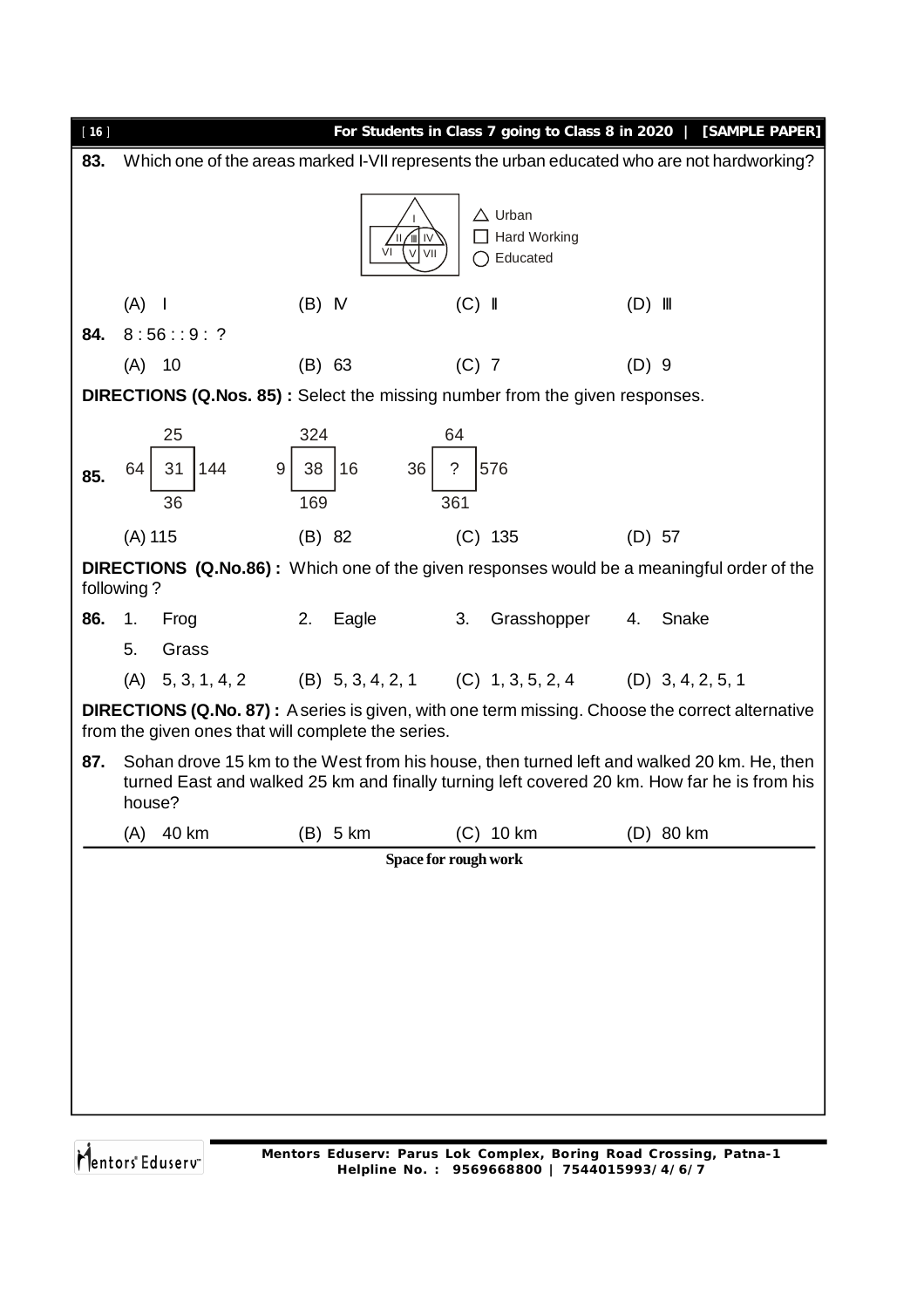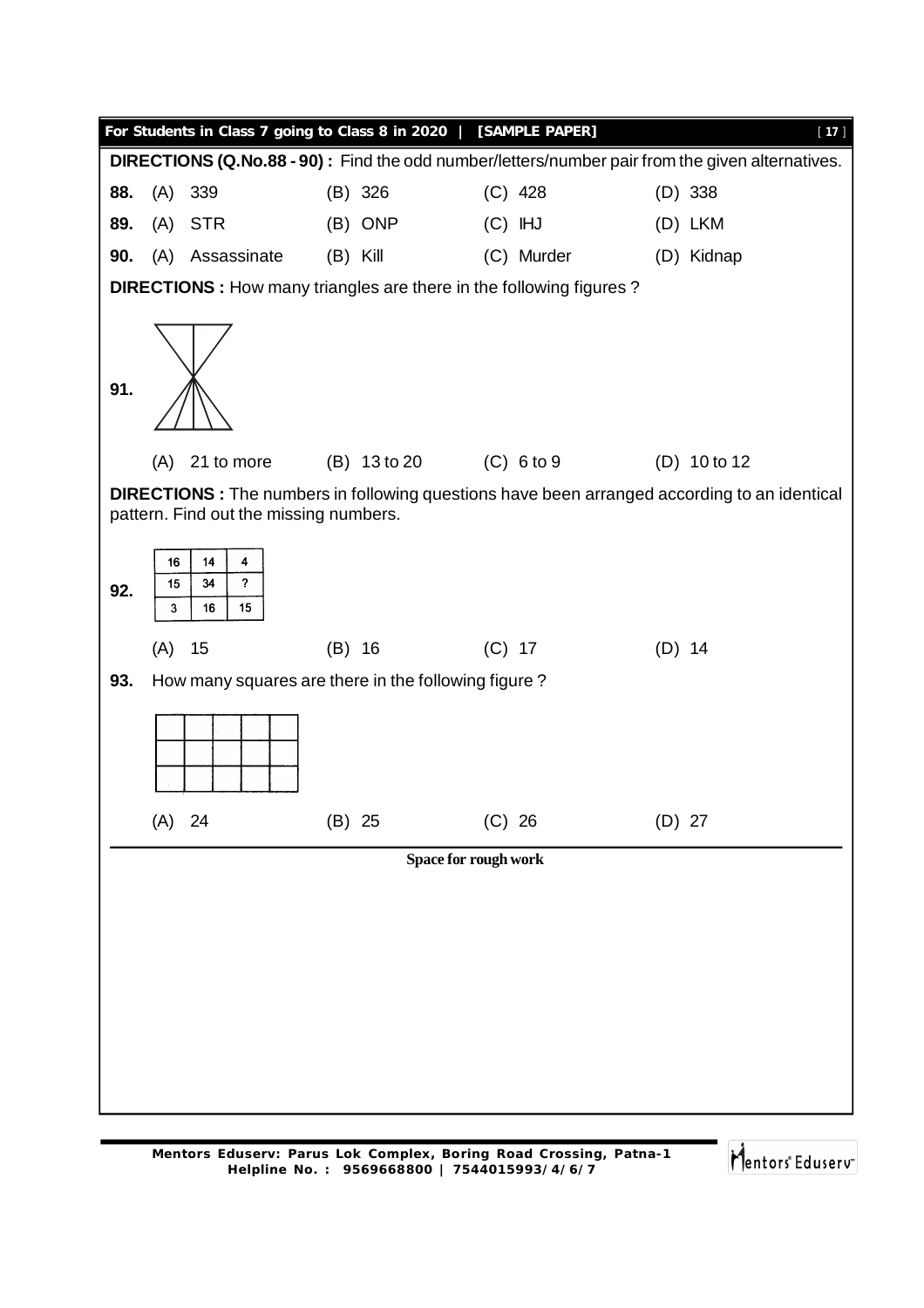| For Students in Class 7 going to Class 8 in 2020   [SAMPLE PAPER]<br>$[18]$                                                                                                 |                                                                                                                                                                                                                                                                                  |                                                                                      |                                                                                     |                |  |  |  |  |
|-----------------------------------------------------------------------------------------------------------------------------------------------------------------------------|----------------------------------------------------------------------------------------------------------------------------------------------------------------------------------------------------------------------------------------------------------------------------------|--------------------------------------------------------------------------------------|-------------------------------------------------------------------------------------|----------------|--|--|--|--|
| <b>DIRECTIONS:</b> In each of the questions given below, two signs in the equations given have been<br>interchanged. Find out these two signs to make the equation correct. |                                                                                                                                                                                                                                                                                  |                                                                                      |                                                                                     |                |  |  |  |  |
| 94.                                                                                                                                                                         |                                                                                                                                                                                                                                                                                  | If '+' means 'x', '-' means '+' 'x' means ' $\div$ ', and ' $\div$ ' means '-', then |                                                                                     |                |  |  |  |  |
|                                                                                                                                                                             | $6 - 9 + 8 \times 3 \div 20 = ?$                                                                                                                                                                                                                                                 |                                                                                      |                                                                                     |                |  |  |  |  |
|                                                                                                                                                                             | $(A) -2$                                                                                                                                                                                                                                                                         | (B) 6                                                                                | $(C)$ 10                                                                            | $(D)$ 12       |  |  |  |  |
| 95.                                                                                                                                                                         | A man walks 6 km south, turns left and walks 4 km, again turns left and walks 5 km. Which<br>direction is he facing now?                                                                                                                                                         |                                                                                      |                                                                                     |                |  |  |  |  |
|                                                                                                                                                                             | (A) South                                                                                                                                                                                                                                                                        | (B) North                                                                            | (C) East                                                                            | (D) West       |  |  |  |  |
| 96.                                                                                                                                                                         | Anil left home and cycled 10 km Southwards, turned right and cycled 5 km & turned right and<br>cycled 10 km and turned left and cycled 10 km. How many kilometer will he have to cycle to<br>reach his home straight?                                                            |                                                                                      |                                                                                     |                |  |  |  |  |
|                                                                                                                                                                             | (A) 10 km                                                                                                                                                                                                                                                                        | (B) 15 km                                                                            | $(C)$ 20 km                                                                         | $(D)$ 25 km    |  |  |  |  |
| 97.                                                                                                                                                                         | Village Chimur is 20 km to the North of village Rewa. Village Rahate is 18 km to the East of<br>village Rewa. Village Angne is 12 km to the West of Chimur. If Sanjay starts from village<br>Rahate and goes to village Angne, in which direction is he from his starting point? |                                                                                      |                                                                                     |                |  |  |  |  |
|                                                                                                                                                                             | (A) North                                                                                                                                                                                                                                                                        | (B) North-West                                                                       | (C) South                                                                           | (D) South-East |  |  |  |  |
| 98.                                                                                                                                                                         |                                                                                                                                                                                                                                                                                  |                                                                                      | Which one of the given interchanges in signs would make the given equation correct? |                |  |  |  |  |
|                                                                                                                                                                             | $10 - 2 + 9 \times 2 \div 4 = 19$                                                                                                                                                                                                                                                |                                                                                      |                                                                                     |                |  |  |  |  |
|                                                                                                                                                                             |                                                                                                                                                                                                                                                                                  |                                                                                      | (A) $-$ and $\div$ (B) $-$ and $+$ (C) $\div$ and $\times$ (D) $\times$ and $\div$  |                |  |  |  |  |
|                                                                                                                                                                             |                                                                                                                                                                                                                                                                                  |                                                                                      | <b>Space for rough work</b>                                                         |                |  |  |  |  |
|                                                                                                                                                                             |                                                                                                                                                                                                                                                                                  |                                                                                      |                                                                                     |                |  |  |  |  |
|                                                                                                                                                                             |                                                                                                                                                                                                                                                                                  |                                                                                      |                                                                                     |                |  |  |  |  |
|                                                                                                                                                                             |                                                                                                                                                                                                                                                                                  |                                                                                      |                                                                                     |                |  |  |  |  |
|                                                                                                                                                                             |                                                                                                                                                                                                                                                                                  |                                                                                      |                                                                                     |                |  |  |  |  |
|                                                                                                                                                                             |                                                                                                                                                                                                                                                                                  |                                                                                      |                                                                                     |                |  |  |  |  |
|                                                                                                                                                                             |                                                                                                                                                                                                                                                                                  |                                                                                      |                                                                                     |                |  |  |  |  |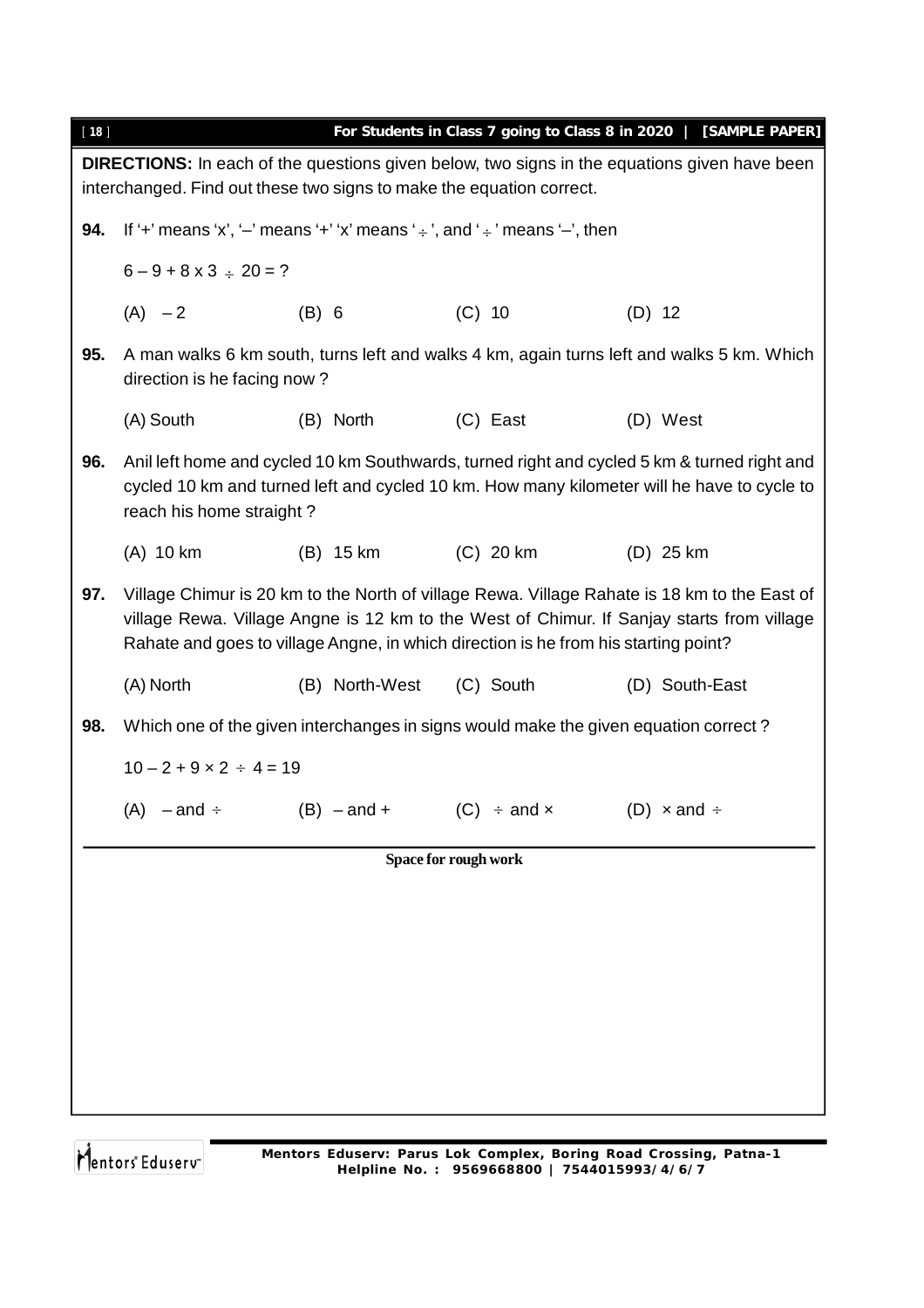| For Students in Class 7 going to Class 8 in 2020   [SAMPLE PAPER]<br>$[19]$    |                                                                                                                                                                                                                                                                                                                      |  |                                |                 |  |  |  |
|--------------------------------------------------------------------------------|----------------------------------------------------------------------------------------------------------------------------------------------------------------------------------------------------------------------------------------------------------------------------------------------------------------------|--|--------------------------------|-----------------|--|--|--|
| 99.                                                                            | Ms. A goes for her morning walk at 6 O' clock towards sun for 2 km, then she turns to her right<br>and walks 3 km. She again turns to her left and walks 2 km, finally she turns to her left to walks<br>another 6 km. In which direction is she moving and at what distance from the last turn, she is<br>standing? |  |                                |                 |  |  |  |
|                                                                                | (A) 6 km, East                                                                                                                                                                                                                                                                                                       |  | (B) 9 km, East (C) 6 km, North | (D) 9 km, North |  |  |  |
|                                                                                | <b>100.</b> If + stands for 'division', x stands for 'addition', $-$ stands for 'multiplication' and $\div$ stands for<br>subtraction, then which of the following equations is correct?                                                                                                                             |  |                                |                 |  |  |  |
| (B) $36 + 6 - 3 \times 5 \div 3 = 24$<br>(A) $36 \times 6 + 7 \div 2 - 6 = 20$ |                                                                                                                                                                                                                                                                                                                      |  |                                |                 |  |  |  |
| (C) $36 \div 6 + 3 \times 5 - 3 = 45$<br>(D) $36 - 6 + 3 \times 5 \div 3 = 74$ |                                                                                                                                                                                                                                                                                                                      |  |                                |                 |  |  |  |
|                                                                                |                                                                                                                                                                                                                                                                                                                      |  |                                |                 |  |  |  |
|                                                                                |                                                                                                                                                                                                                                                                                                                      |  |                                |                 |  |  |  |
|                                                                                |                                                                                                                                                                                                                                                                                                                      |  |                                |                 |  |  |  |
|                                                                                |                                                                                                                                                                                                                                                                                                                      |  |                                |                 |  |  |  |
|                                                                                |                                                                                                                                                                                                                                                                                                                      |  |                                |                 |  |  |  |
|                                                                                |                                                                                                                                                                                                                                                                                                                      |  |                                |                 |  |  |  |
|                                                                                |                                                                                                                                                                                                                                                                                                                      |  |                                |                 |  |  |  |
|                                                                                |                                                                                                                                                                                                                                                                                                                      |  |                                |                 |  |  |  |
|                                                                                |                                                                                                                                                                                                                                                                                                                      |  |                                |                 |  |  |  |
|                                                                                |                                                                                                                                                                                                                                                                                                                      |  |                                |                 |  |  |  |
|                                                                                |                                                                                                                                                                                                                                                                                                                      |  |                                |                 |  |  |  |
|                                                                                |                                                                                                                                                                                                                                                                                                                      |  |                                |                 |  |  |  |
|                                                                                |                                                                                                                                                                                                                                                                                                                      |  |                                |                 |  |  |  |
|                                                                                |                                                                                                                                                                                                                                                                                                                      |  | <b>Space for rough work</b>    |                 |  |  |  |
|                                                                                |                                                                                                                                                                                                                                                                                                                      |  |                                |                 |  |  |  |
|                                                                                |                                                                                                                                                                                                                                                                                                                      |  |                                |                 |  |  |  |
|                                                                                |                                                                                                                                                                                                                                                                                                                      |  |                                |                 |  |  |  |
|                                                                                |                                                                                                                                                                                                                                                                                                                      |  |                                |                 |  |  |  |
|                                                                                |                                                                                                                                                                                                                                                                                                                      |  |                                |                 |  |  |  |
|                                                                                |                                                                                                                                                                                                                                                                                                                      |  |                                |                 |  |  |  |
|                                                                                |                                                                                                                                                                                                                                                                                                                      |  |                                |                 |  |  |  |
|                                                                                |                                                                                                                                                                                                                                                                                                                      |  |                                |                 |  |  |  |